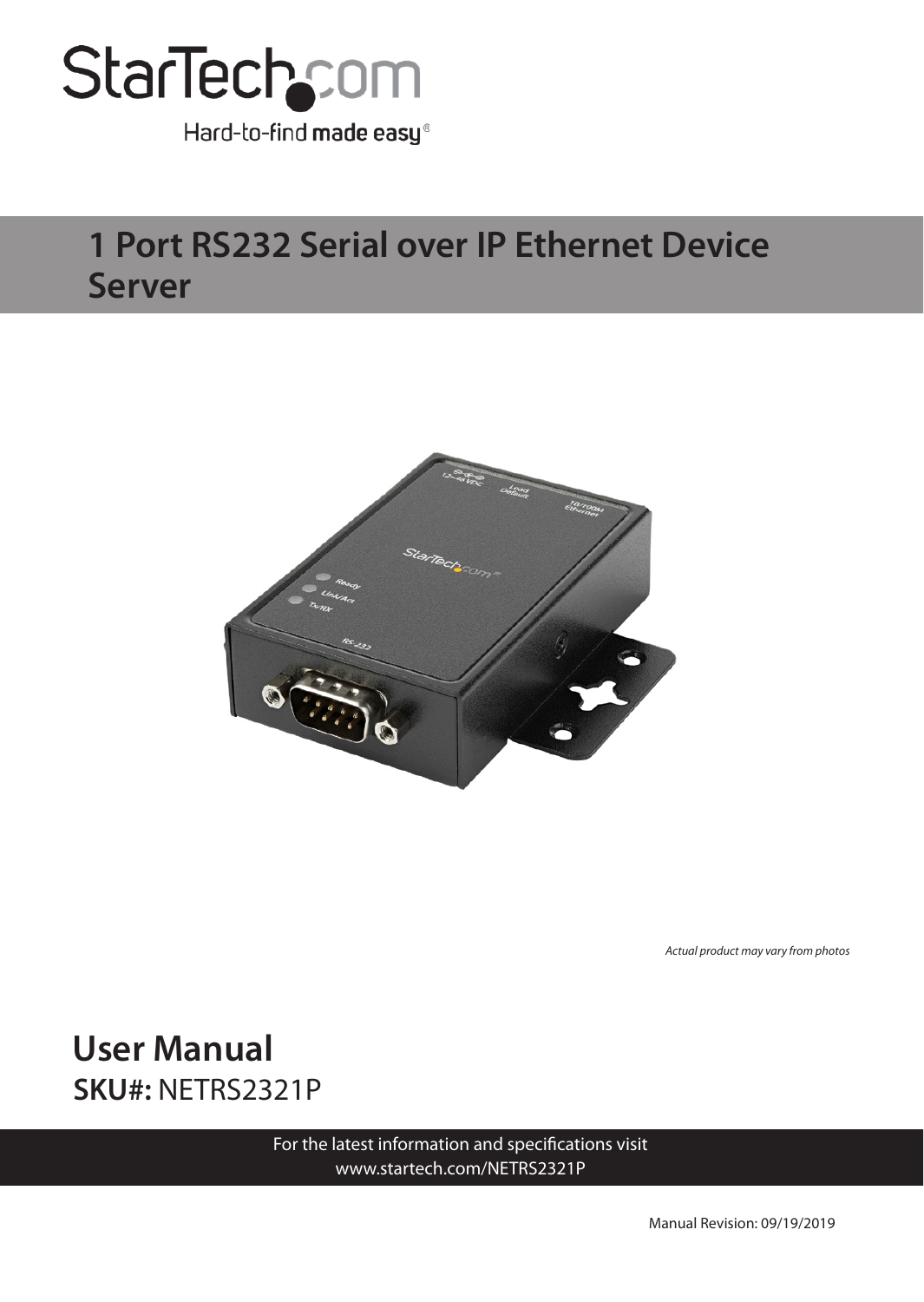<span id="page-1-0"></span>

## **Compliance Statements**

#### **FCC Compliance Statement**

This equipment has been tested and found to comply with the limits for a Class A digital device, pursuant to Part 15 of the FCC rules. These limits are designed to provide reasonable protection against harmful interference when the equipment is operated in a commercial environment. This equipment generates, uses and can radiate radio frequency energy and, if not installed and used in accordance with the instruction manual, may cause harmful interference to radio communications. Operation of this equipment in a residential area is likely to cause harmful interference in which case the user will be required to correct the interference at his own expense.

This device complies with part 15 of the FCC Rules. Operation is subject to the following two conditions: (1) This device may not cause harmful interference, and (2) this device must accept any interference received, including interference that may cause undesired operation.

Changes or modifications not expressly approved by StarTech.com could void the user's authority to operate the equipment.

#### **Industry Canada Statement**

This Class A digital apparatus complies with Canadian ICES-003. Cet appareil numérique de la classe [A] est conforme à la norme NMB-003 du Canada.

CAN ICES-3 (A)/NMB-3(A)

#### **Use of Trademarks, Registered Trademarks, and other Protected Names and Symbols**

This manual may make reference to trademarks, registered trademarks, and other protected names and/or symbols of third-party companies not related in any way to StarTech.com. Where they occur these references are for illustrative purposes only and do not represent an endorsement of a product or service by StarTech.com, or an endorsement of the product(s) to which this manual applies by the third-party company in question. Regardless of any direct acknowledgement elsewhere in the body of this document, StarTech.com hereby acknowledges that all trademarks, registered trademarks, service marks, and other protected names and/or symbols contained in this manual and related documents are the property of their respective holders.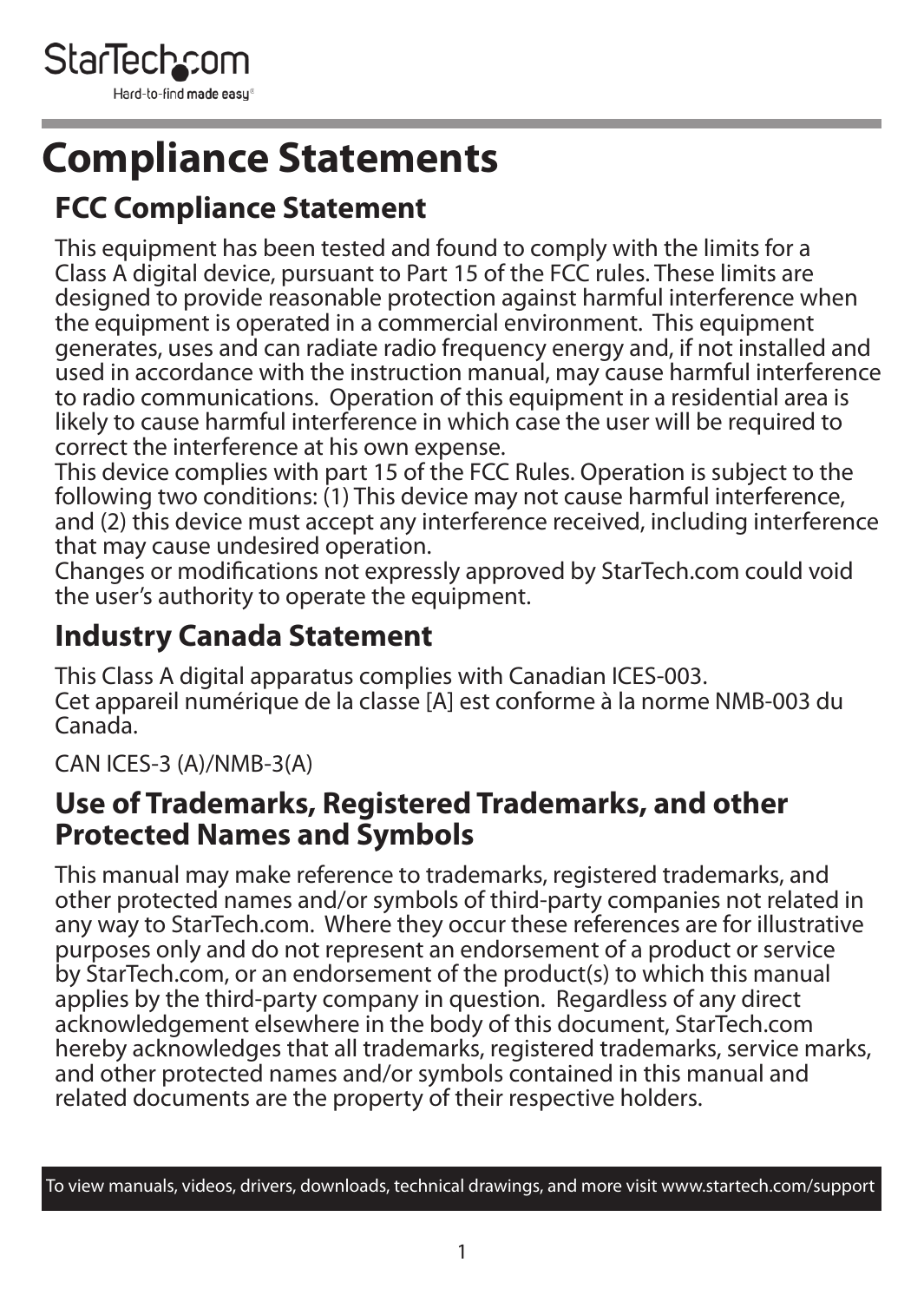<span id="page-2-0"></span>

## **Safety Statements**

#### **Safety Measures**

- Wiring terminations should not be made with the product and/or electric lines under power.
- Cables (including power and charging cables) should be placed and routed to avoid creating electric, tripping or safety hazards.

#### **Mesures de sécurité**

- Les terminaisons de câblâge ne doivent pas être effectuées lorsque le produit et/ou les câbles électriques sont sous tension.
- Les câbles (y compris les câbles d'alimentation et de chargement) doivent être placés et acheminés de façon à éviter tout risque électrique, de chute ou de sécurité

### **安全対策**

- 電源が入っている状態の製品または電線の終端処理を行わないでくださ い。
- • ケーブル(電源ケーブルと充電ケーブルを含む)は、適切な配置と引き回し を行い、電気障害やつまづきの危険性など、安全上のリスクを回避するよう にしてください。

#### **Misure di sicurezza**

- I terminiali dei fili elettrici non devono essere realizzate con il prodotto e/o le linee elettriche sotto tensione.
- I cavi (inclusi i cavi di alimentazione e di ricarica) devono essere posizionati e stesi in modo da evitare pericoli di inciampo, rischi di scosse elettriche o pericoli per la sicurezza.

#### **Säkerhetsåtgärder**

- Montering av kabelavslutningar får inte göras när produkten och/eller elledningarna är strömförda.
- Kablar (inklusive elkablar och laddningskablar) ska dras och placeras på så sätt att risk för snubblingsolyckor och andra olyckor kan undvikas.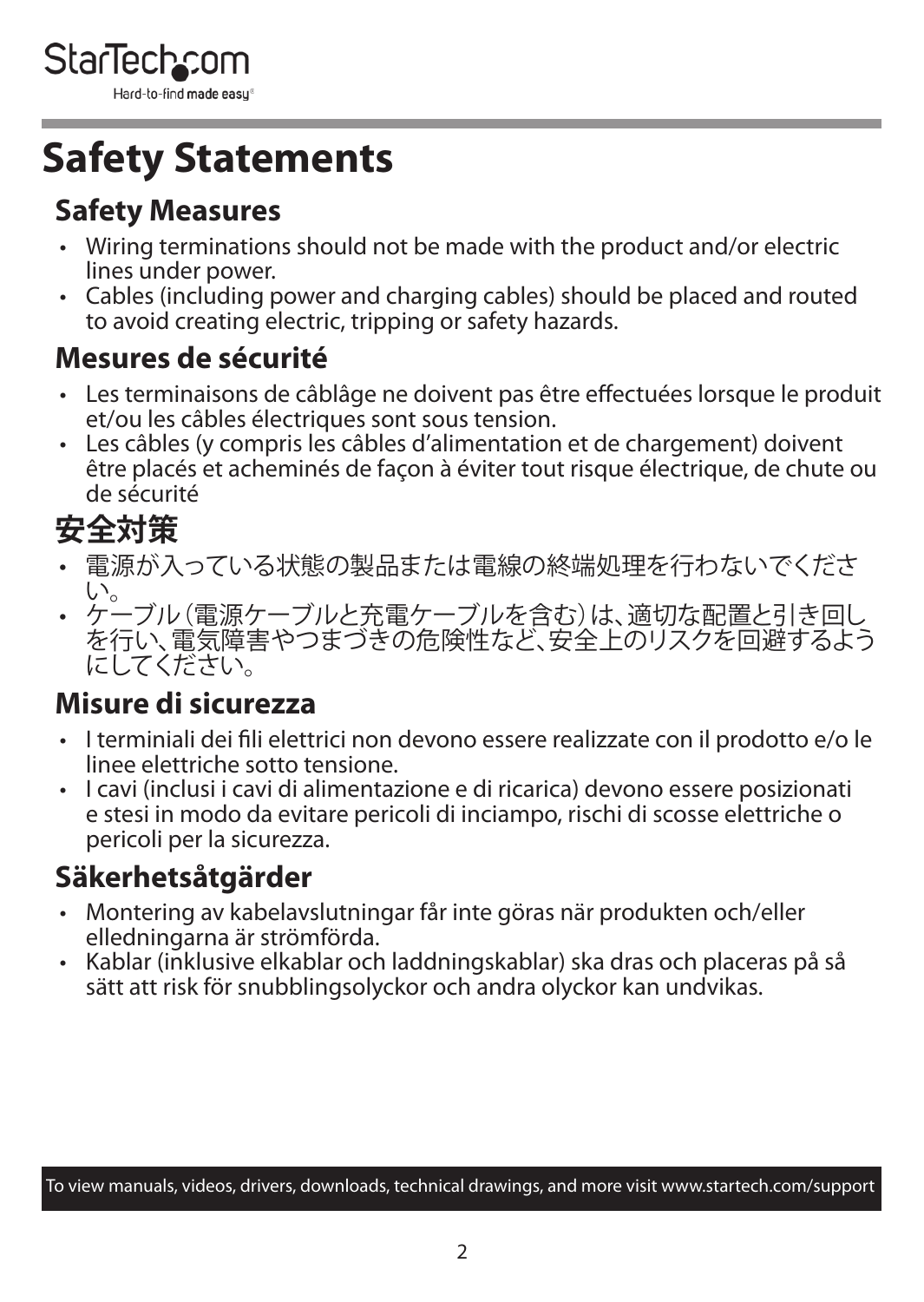

# **Table of Contents**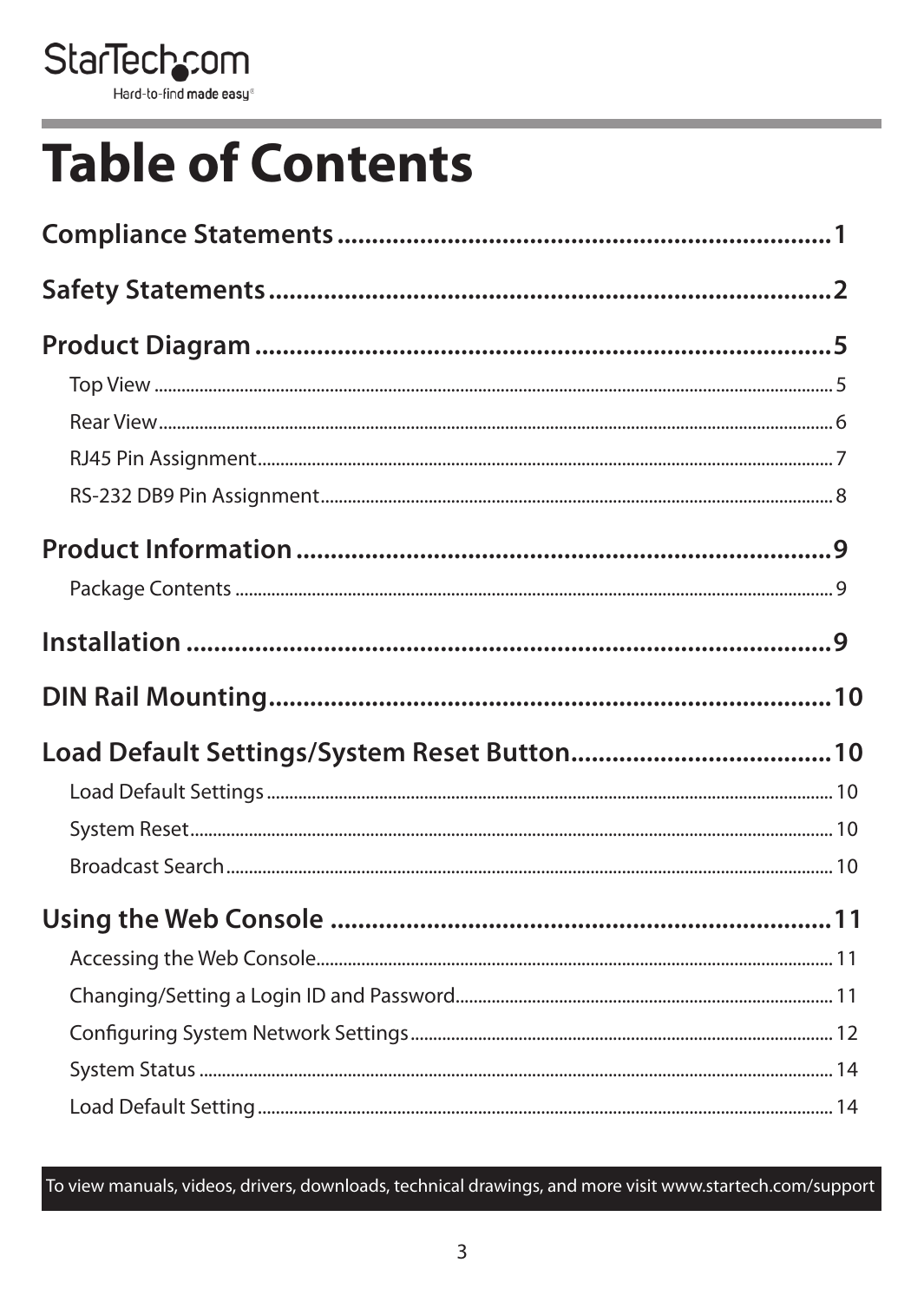#### **StarTechcom** Hard-to-find made easy<sup>®</sup>

| ,我们也不会有什么。""我们的人,我们也不会有什么?""我们的人,我们也不会有什么?""我们的人,我们也不会有什么?""我们的人,我们也不会有什么?""我们的人 |  |
|----------------------------------------------------------------------------------|--|
|                                                                                  |  |
|                                                                                  |  |
|                                                                                  |  |
|                                                                                  |  |
|                                                                                  |  |
|                                                                                  |  |
|                                                                                  |  |
|                                                                                  |  |
|                                                                                  |  |
|                                                                                  |  |
|                                                                                  |  |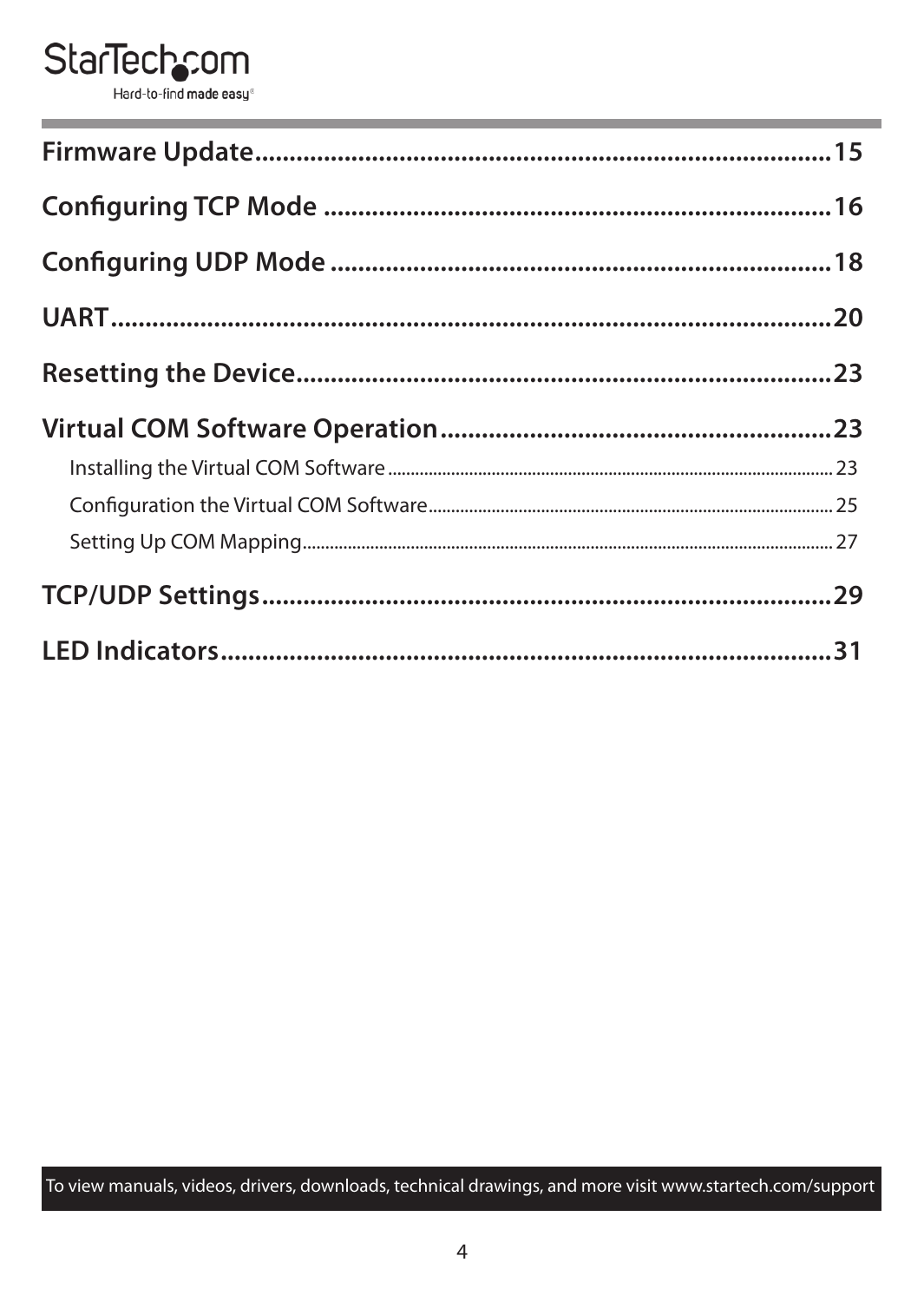<span id="page-5-0"></span>

# **Product Diagram**

### **Top View**



| I FDs                         |
|-------------------------------|
| <b>RS-232 DB9 Serial Port</b> |
| <b>Wall Mount Screw Hole</b>  |
| DIN Rail Screw Hole           |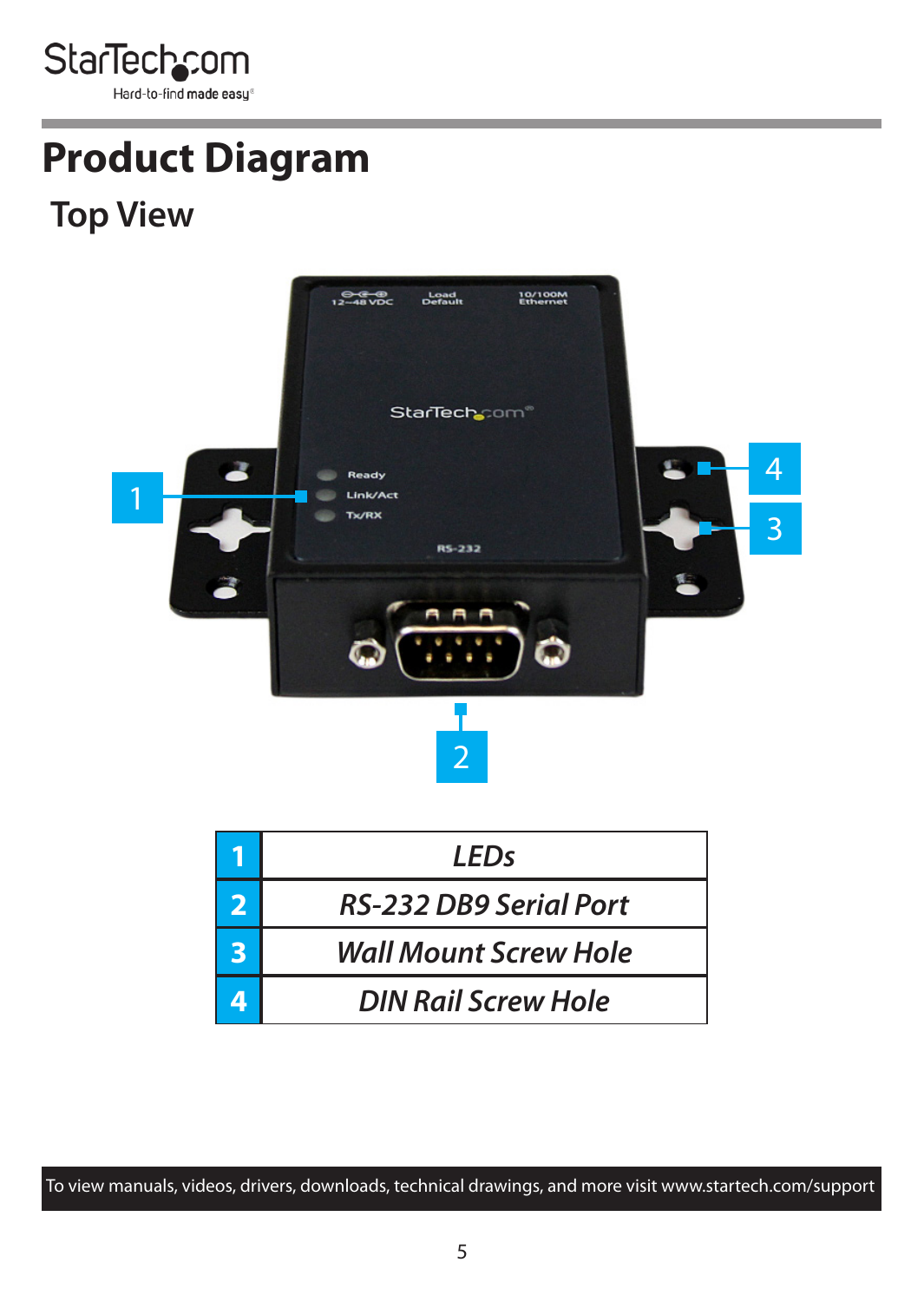<span id="page-6-0"></span>

### **Rear View**

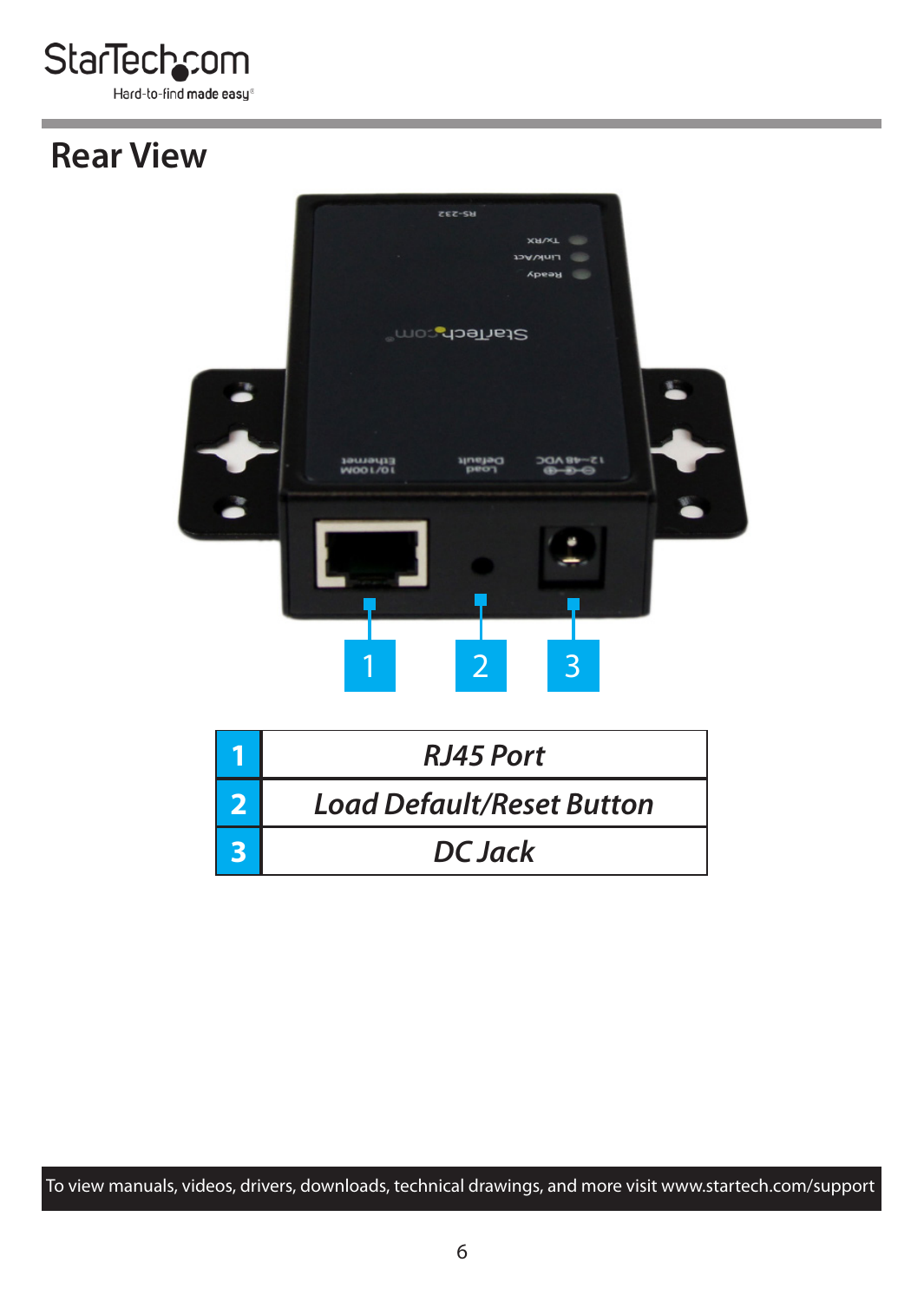<span id="page-7-0"></span>

### **RJ45 Pin Assignment**



| Pin | <b>Description</b> |
|-----|--------------------|
|     | $TX+$              |
|     | TX-                |
|     | $RX+$              |
|     | RX-                |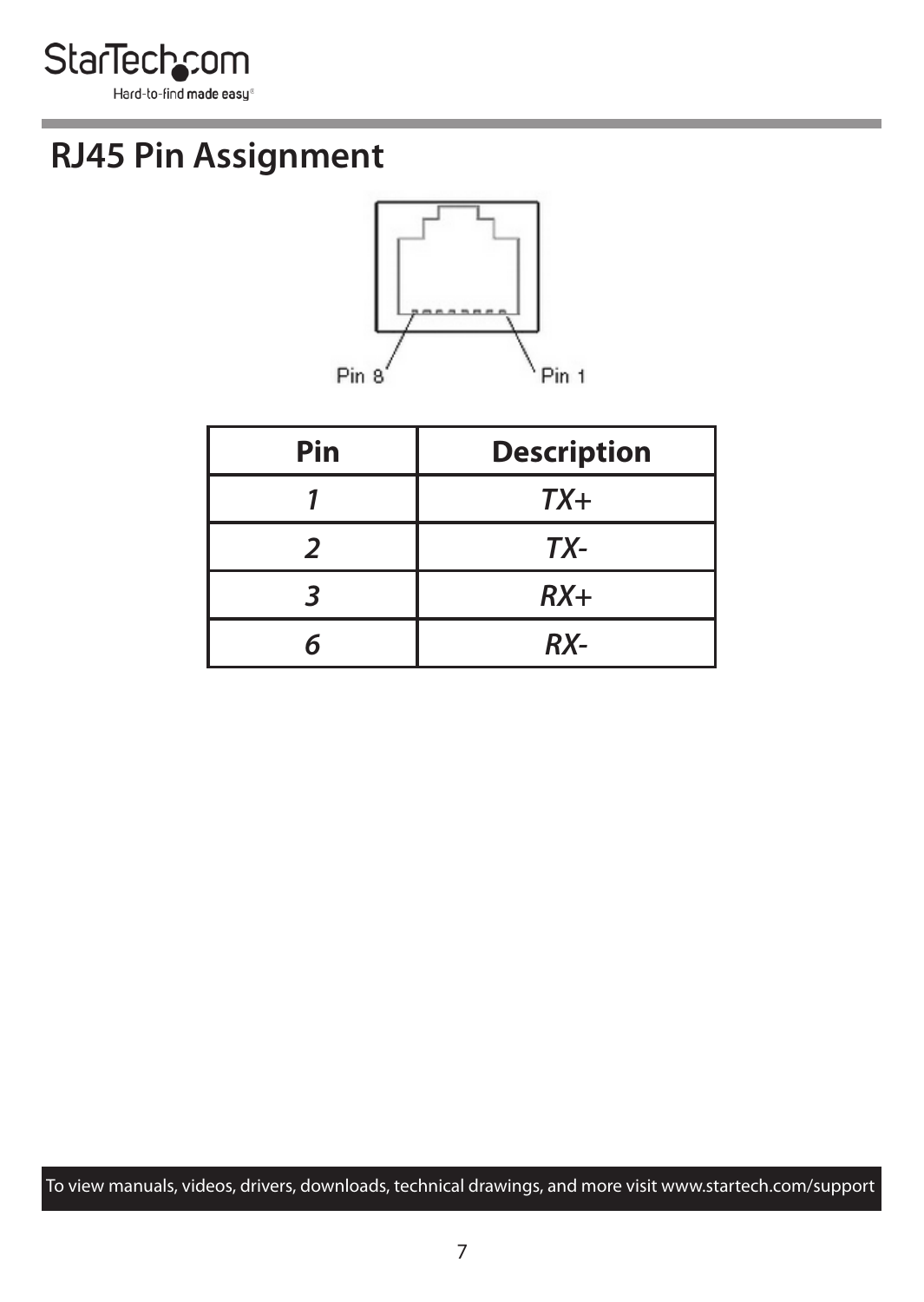<span id="page-8-0"></span>

### **RS-232 DB9 Pin Assignment**

*NOTE: This serial device server performs as a DTE device.*



| Pin            | <b>Name</b>                 | IО            |  |
|----------------|-----------------------------|---------------|--|
| 1              | DCD<br><b>Input</b>         |               |  |
| $\overline{2}$ | <b>RD</b><br><b>Input</b>   |               |  |
| 3              | TD                          | <b>Output</b> |  |
| 4              | <b>DTR</b>                  | <b>Output</b> |  |
| 5              | <b>GND</b>                  |               |  |
| 6              | <b>DSR</b>                  | <b>Input</b>  |  |
| 7              | <b>RTS</b><br><b>Output</b> |               |  |
| 8              | <b>CTS</b><br><b>Input</b>  |               |  |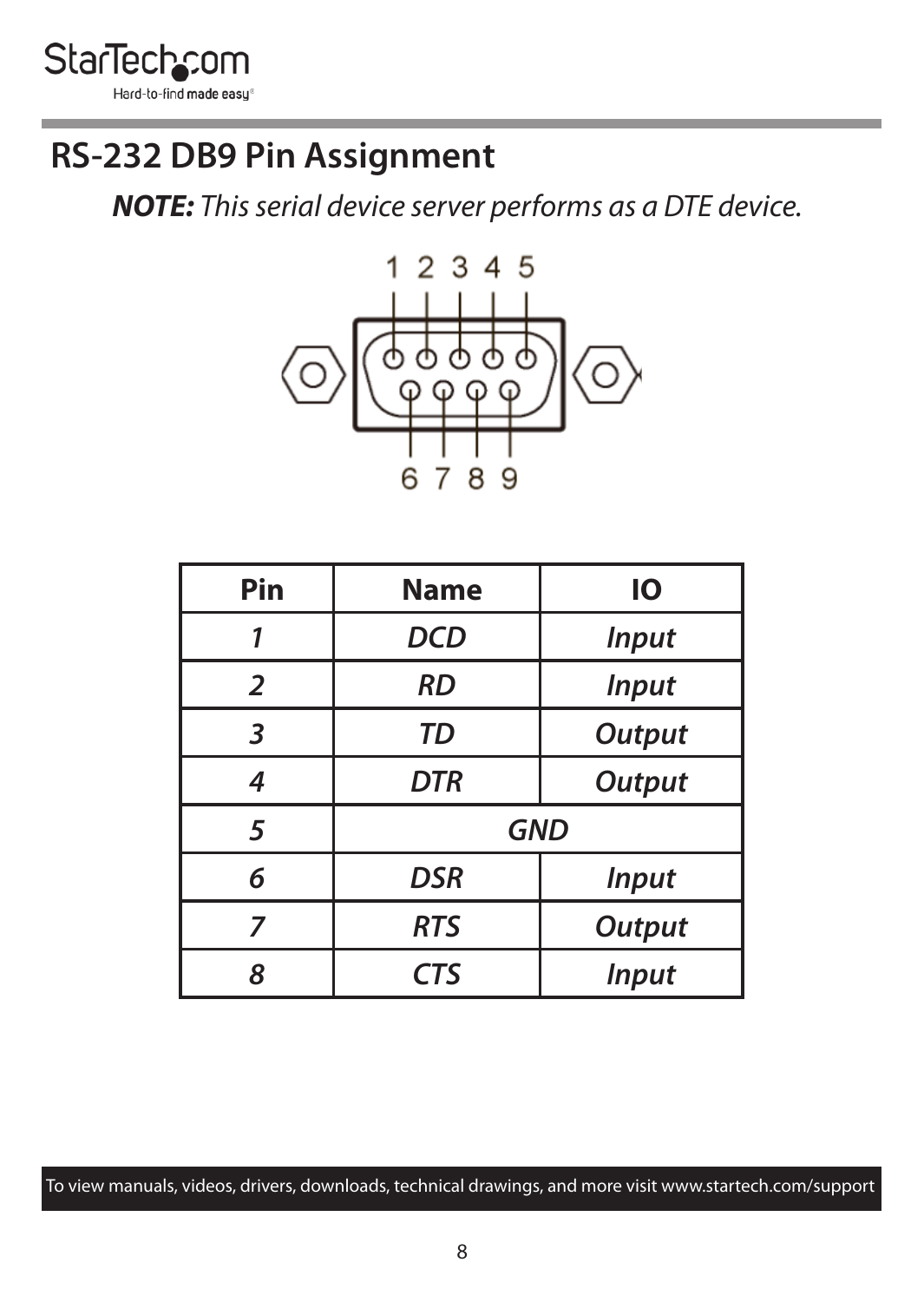<span id="page-9-0"></span>

## **Product Information**

## **Package Contents**

- Serial over IP Device Server x 1
- Universal Power Adapter (NA/UK/EU/AU) x 1
- User Manual x 1
- DIN Rail Kit x 1

## **Installation**

1. Plug in the power adapter and connect the RJ45 interface to your LAN.

*NOTE: Alternatively, you can also use a crossover cable to connect the NETRS2321P directly to your system for the initial configuration.*

- 2. Press and hold the load default button for more than 3 seconds and less than 10 seconds, then release it. This will return the serial device server to factory default and it will respond to the IP address 10.1.1.1.
- 3. Configure the PC to the same IP domain.
- 4. Open a web browser and connect to **http://10.1.1.1** to open the configuration interface. The default login ID will be "**admin**" and the password will be "**admin**".
- 5. Once logged in, you will have access to all configuration settings including the ability to change the IP address for the device server.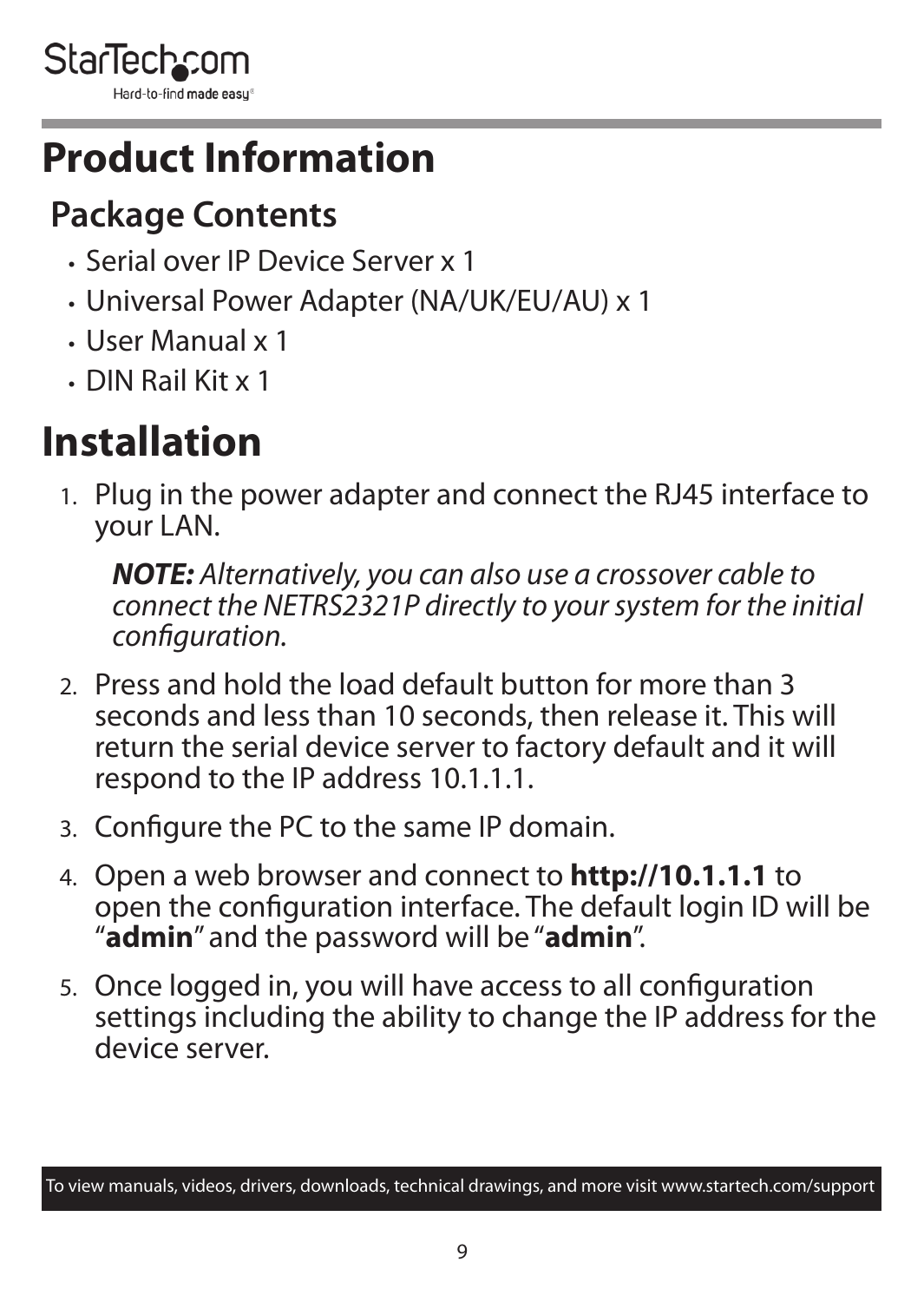<span id="page-10-0"></span>

## **DIN Rail Mounting**

• Attach the included DIN Rail brackets (one per side) using the provided screws to the top DIN Rail screw hole (marked in the above diagram), and clip to your DIN Rail

## **Load Default Settings/System Reset Button**

## **Load Default Settings**

• Press and hold this button for more than 3 seconds, then release to load the factory default settings.

*IP address:* **10.1.1.1**  *Subnet Mask:* **255.0.0.0**  *Login ID / Password:* **admin**

## **System Reset**

• Press and hold this button for more than 10 seconds, then release to reboot the device (maintains configuration settings)

### **Broadcast Search**

• The Broadcast Search function is used to locate all NETRS2321P devices that are connected to the same LAN as your computer. Since the Broadcast Search function searches by MAC address and not IP address, all NETRS2321P connected to the LAN will be located, regardless of whether or not they are part of the same subnet as the host.

*NOTE: Broadcast packet packets are not passed through a router. The VCom utility can only be used to monitor devices in the same segment of the LAN.*

To view manuals, videos, drivers, downloads, technical drawings, and more visit www.startech.com/support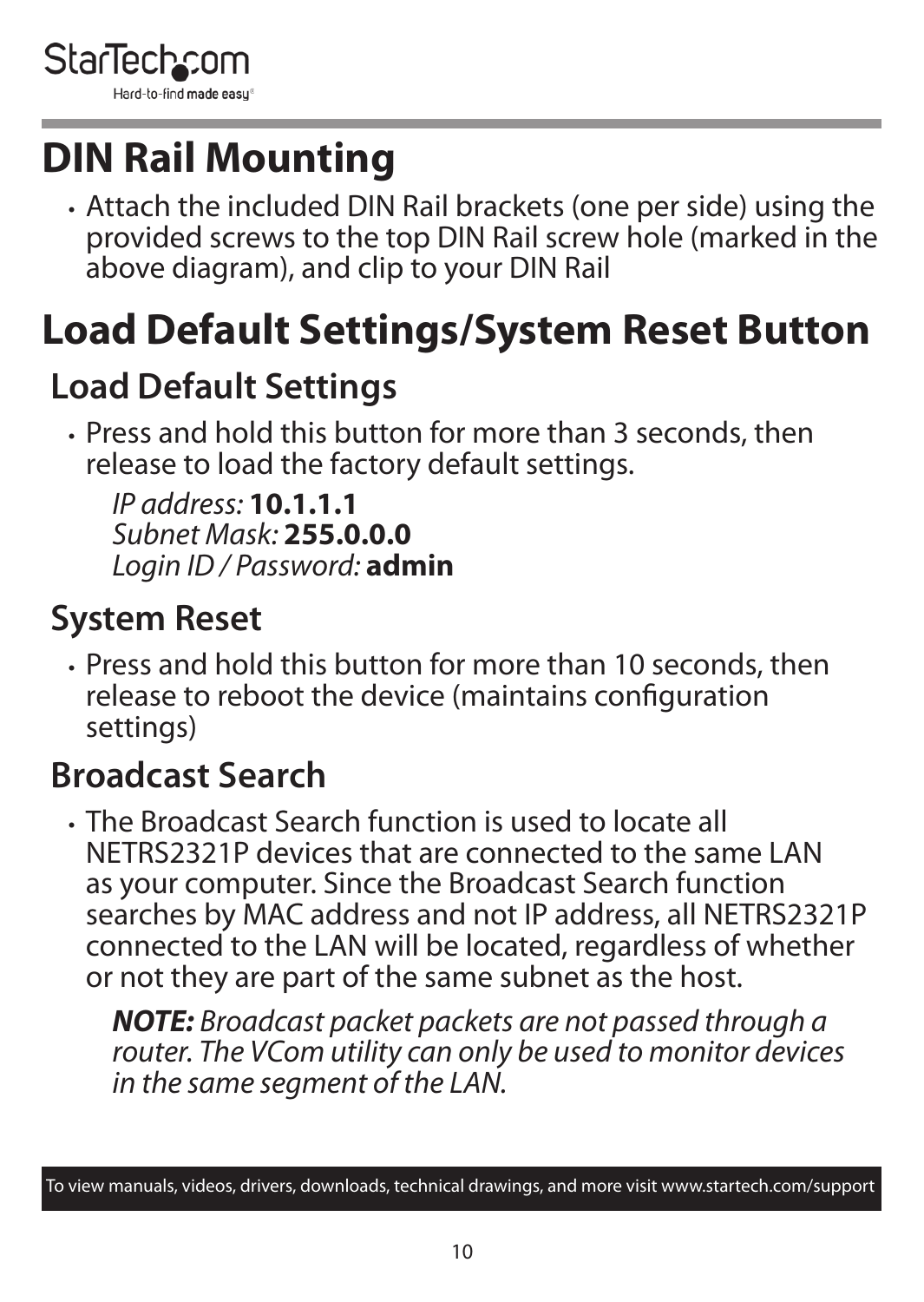<span id="page-11-0"></span>

## **Using the Web Console**

## **Accessing the Web Console**

- 1. Navigate to an web page and enter the IP Address on the NETRS2321P device in the Address Bar and press Enter  $(default IP Address = 10.1.1.1)$ .
- 2. The Login screen will appear.

| Site: | 10.1.1.1        |  |
|-------|-----------------|--|
| ID:   | admin           |  |
|       | Password: 00000 |  |

*Login in Screen*

- 3. Enter an ID and Password and press the OK button (default  $ID =$  admin and password  $=$  admin).
- 4. The Home screen will appear.

### **Changing/Setting a Login ID and Password**

- 1. From the Home screen, click the Administrator link on the left-hand side of the screen.
- 2. From the drop down menu select the Authentication link.
- 3. The Authentication screen will appear.

To view manuals, videos, drivers, downloads, technical drawings, and more visit www.startech.com/support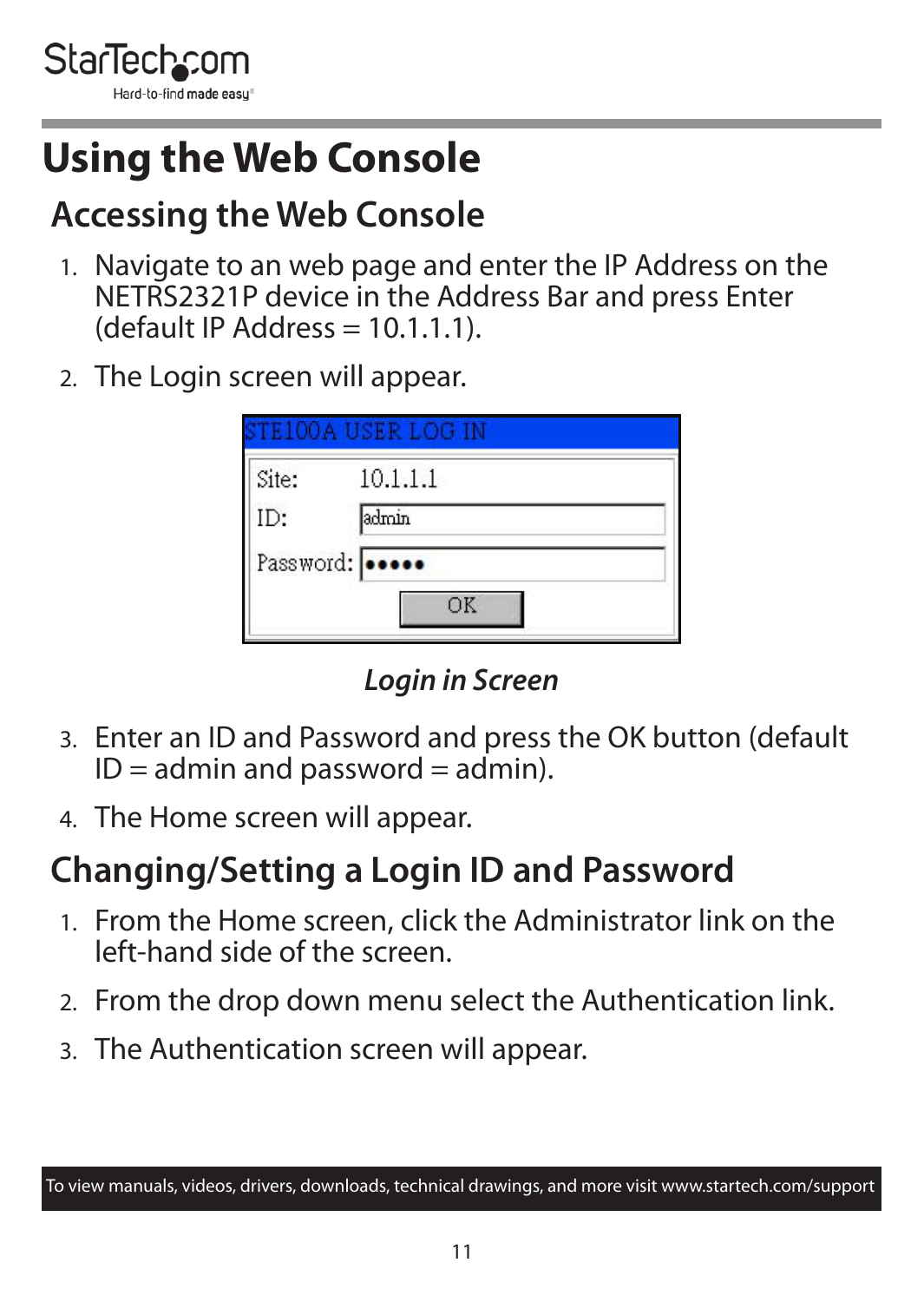<span id="page-12-0"></span>

| <b>Setting</b> | Value           |  |
|----------------|-----------------|--|
| Username       | admin<br>max:15 |  |
| Password       | <br>max:15      |  |
| Confirm        |                 |  |
| Update         |                 |  |

#### *Authentication Screen*

- 4. Enter a new login ID and Password (The ID and Password must be a maximum of 15 characters and alphanumeric).
- 5. Press Update button to store the data.
- 6. Reset the device to for the new ID and Password to take effect.

### **Configuring System Network Settings**

- 1. From the Home screen, click the Administrator link on the left-hand side of the screen.
- 2. From the drop down menu select the System IP link.
- 3. The System IP screen will appear.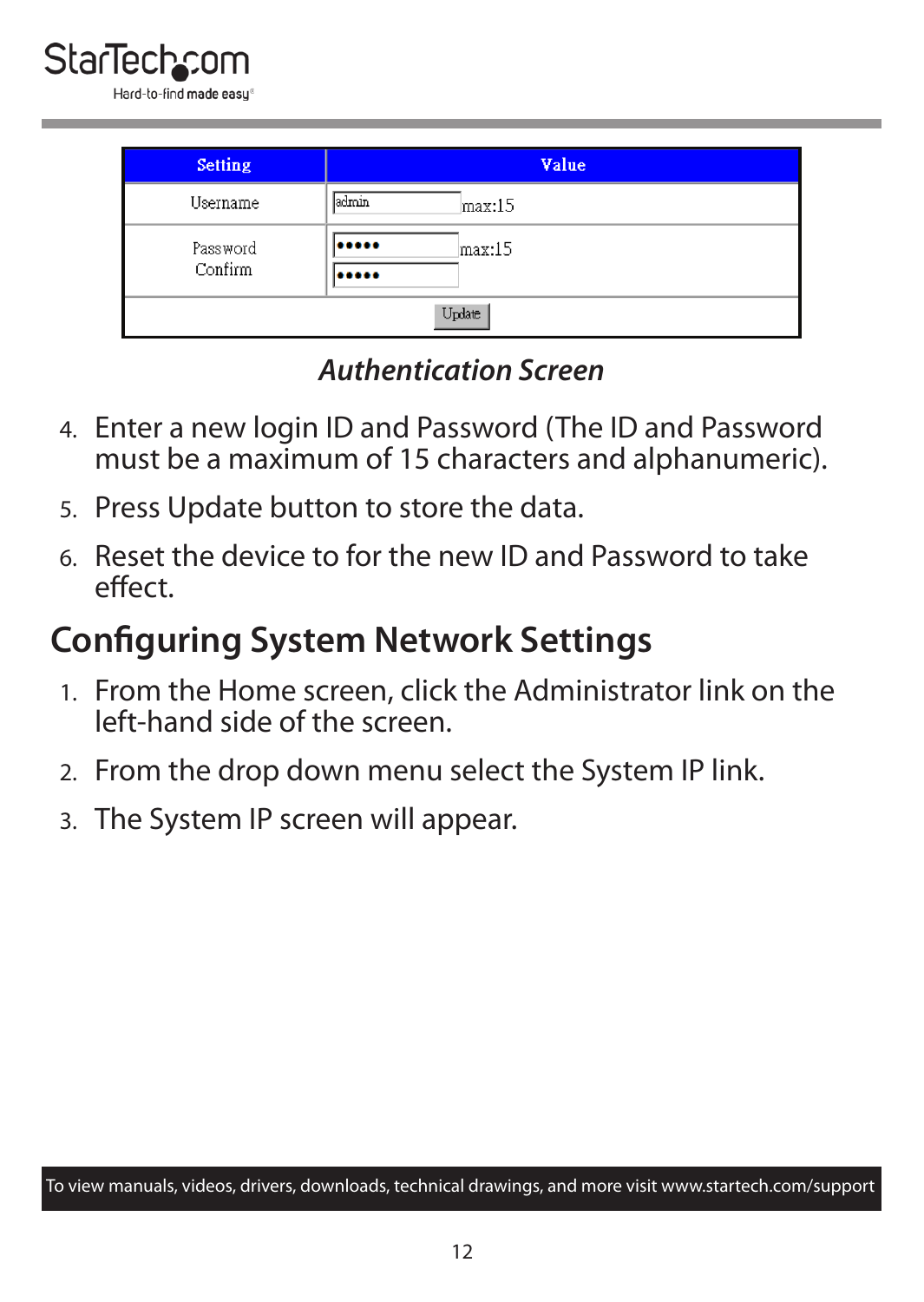

| <b>Setting</b> | Value                                             |  |
|----------------|---------------------------------------------------|--|
| IP Address     | 10<br>$\mathbf{u}$<br>$\mathbf{\mu}$              |  |
| Subnet Mask    | 255<br>$\mathbf{P}$<br>ΙV<br>∟  ∪ ⊣               |  |
| Gateway        | $\boxed{1}$ $\boxed{254}$<br>10<br>$\vert$ 1      |  |
| DNS            | 254<br> 10<br>$\mathbb{I}^1$<br>$\mathbf{u}$      |  |
| IP Configure   | © Static ODHCP                                    |  |
| VLAN Tag       | © Disable C Enable : VLAN ID $\vert$ <sup>0</sup> |  |
| Update         |                                                   |  |

*System IP Screen*

- 4. On the System IP screen, you can adjust the network configuration settings by selecting the Static radio button on the IP Configure field,
- 5. If the IP Configure field is set to DHCP mode, all other settings will be ignored, and the IP address will be assigned by DHCP server after resetting the device.
- 6. Press the Update button to apply the network changes and reset the default for the changes to take place.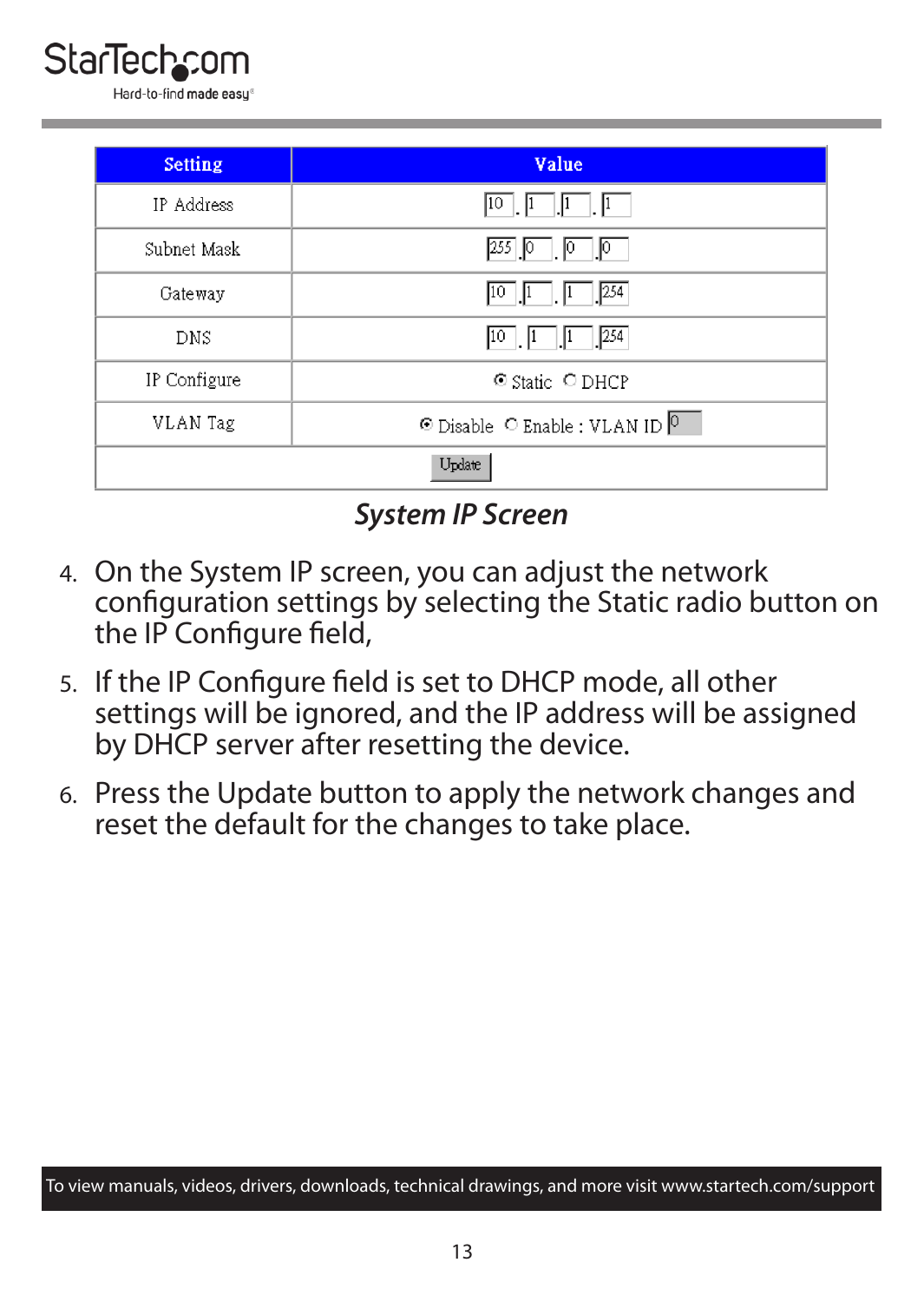<span id="page-14-0"></span>

## **System Status**

- 1. From the Home screen, click the Administrator link on the left-hand side of the screen.
- 2. From the drop down menu select the System Settings link.
- 3. The System Settings screen will appear.

| <b>Item</b>    | Value                      |  |  |
|----------------|----------------------------|--|--|
| Kernel Version | V1.1.2 2010/10/07          |  |  |
| MAC Address    | 00:02:AB:00:00:02          |  |  |
| Target Name    | $max:12$ Update<br>STE100A |  |  |

#### *System Settings Screen*

- 4. On the System Settings screen, you can display the system Kernel firmware version and MAC Address.
- 5. You can also adjust the device alias (Target Name) and Idle timeout settings. The Target Name field allows a Max of 12 alphanumeric characters, including underscore, and dash.
- 6. Press the Update button to store the Target Name data, and reset the device for the changes to take effect.

## **Load Default Setting**

- 1. From the Home screen, click the Administrator link on the left-hand side of the screen.
- 2. From the drop down menu select the Load Default Settings link.
- 3. The Load Default Settings screen will appear.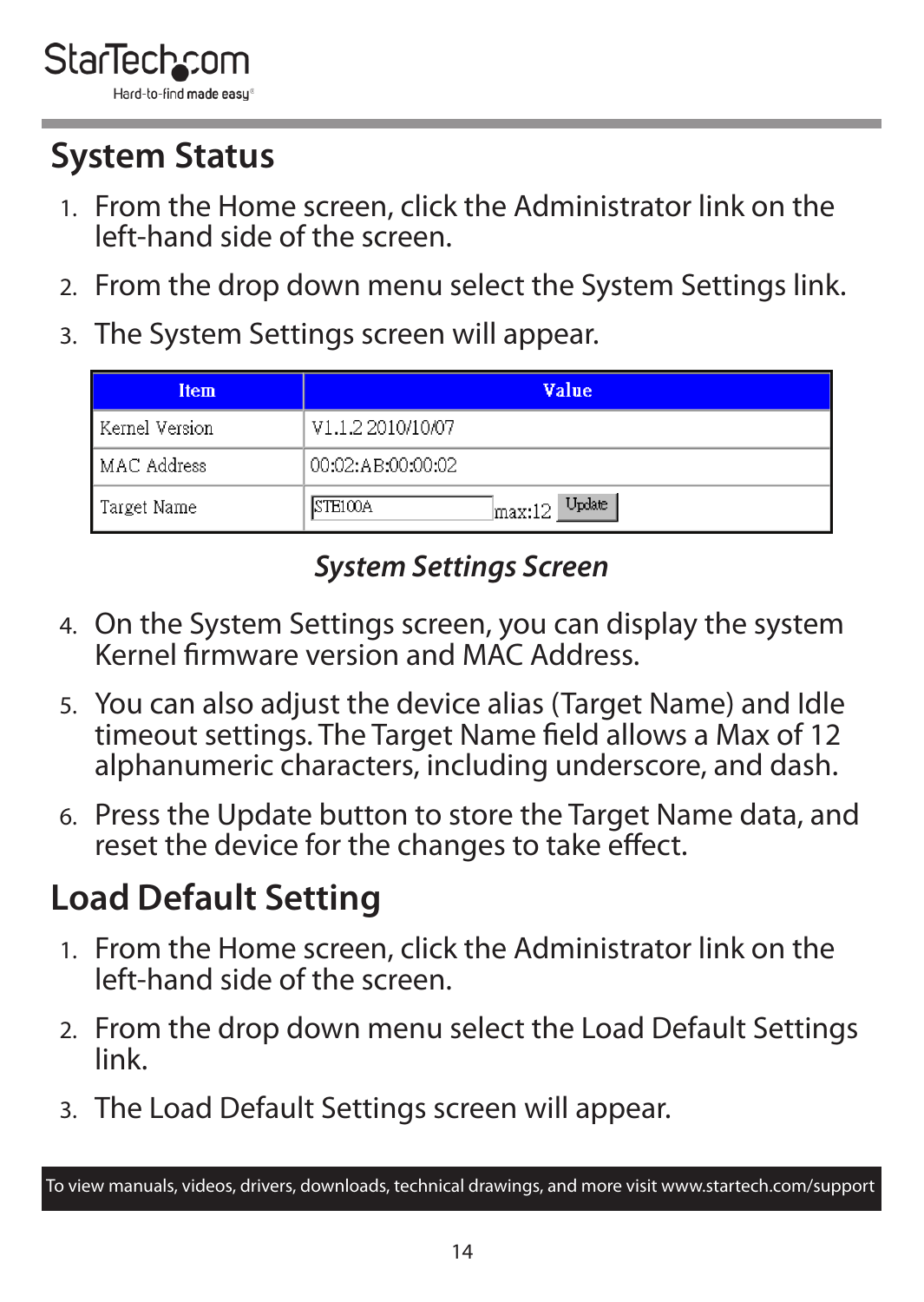<span id="page-15-0"></span>

4. On the Load Default Settings screen, you can load and store the factory default settings into EEPROM.

*NOTE: Network settings and MAC address will not be changed.*

- 5. Press Load button to load default settings.
- 6. Reset the device for the changes to take effect.

## **Firmware Update**

On this page, you can update the firmware via Ethernet.

*Note: Pressing the 'Load' button will immediately erase the flash with no further warning*

- 1. From the Home screen, click the Administrator link on the left-hand side of the screen.
- 2. From the drop down menu select the Load Default Settings link.
- 3. The Load Default Settings screen will appear.
- 1. Press the Load button to erase flash.
- 2. Wait for erase process to complete.
- 3. There are two methods to do the Firmware Update action (TFTP or Web):

*Note: Please avoid loss of network connection, power or other interruption during the firmware upgrade procedure.*

• **Web:**

• Please type in or browse the target image file in the input

To view manuals, videos, drivers, downloads, technical drawings, and more visit www.startech.com/support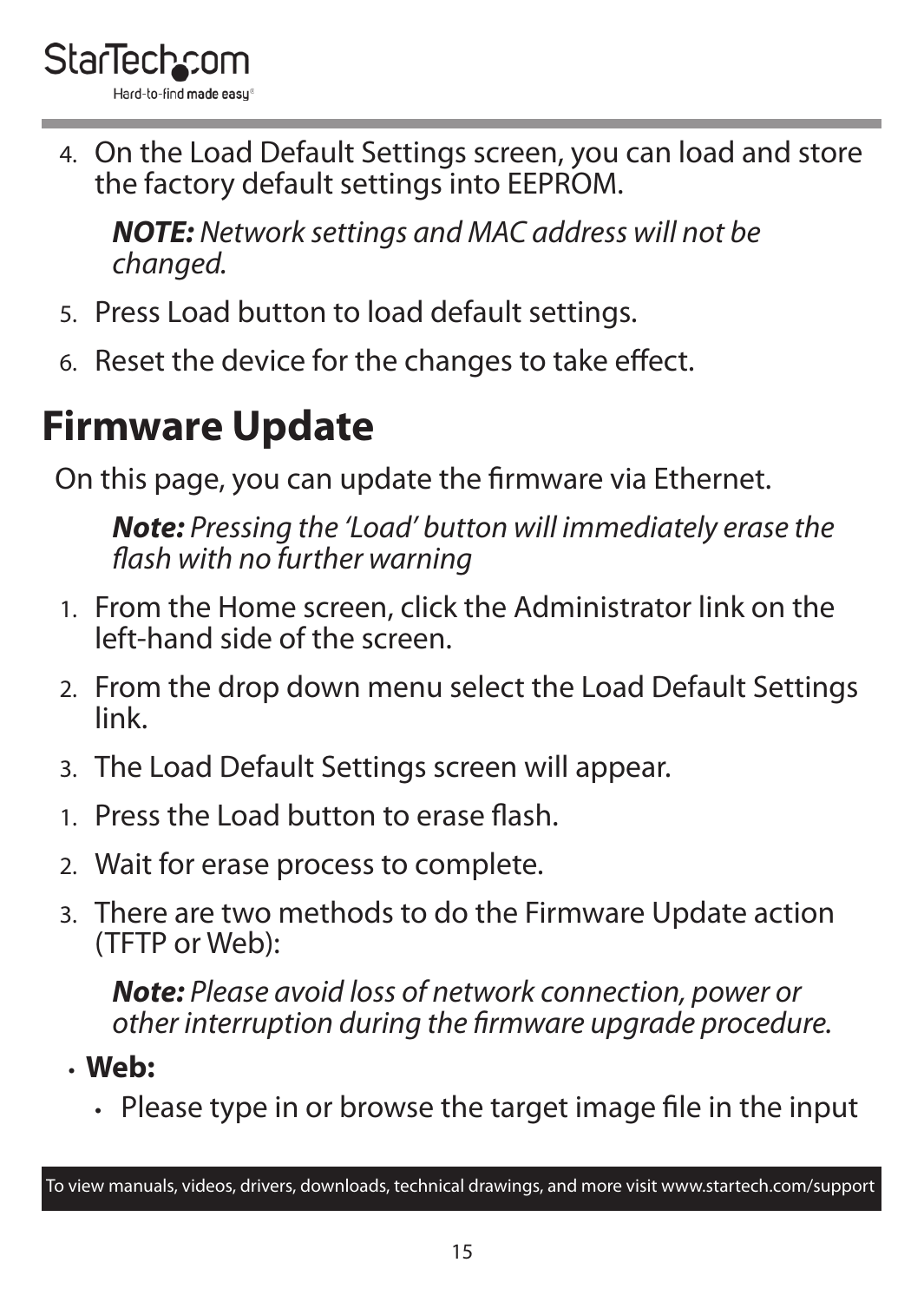<span id="page-16-0"></span>field, and then press "update" button to continue.

- **TFTP:**
	- Use Windows Command Prompt window to run the tftp client program.
	- Syntax: tftp -i 10.1.1.1 put FILE\_DIRECTORY\FILENAME.bin
	- The firmware update should take about 45 seconds to complete.
	- If the update process somehow goes wrong (like power failure), please connect to http://10.1.1.1 to try and restart the process (you may have to reset the device first).

# **Configuring TCP Mode**

*Note: When TCP mode is set to Server or Client mode, the UDP mode will be disabled automatically. When UDP mode is enabled, the TCP mode will be disabled automatically.*

- 1. From the Home screen, click the TCP Mode link on the lefthand side of the screen.
- 2. The TCP Mode screen will appear.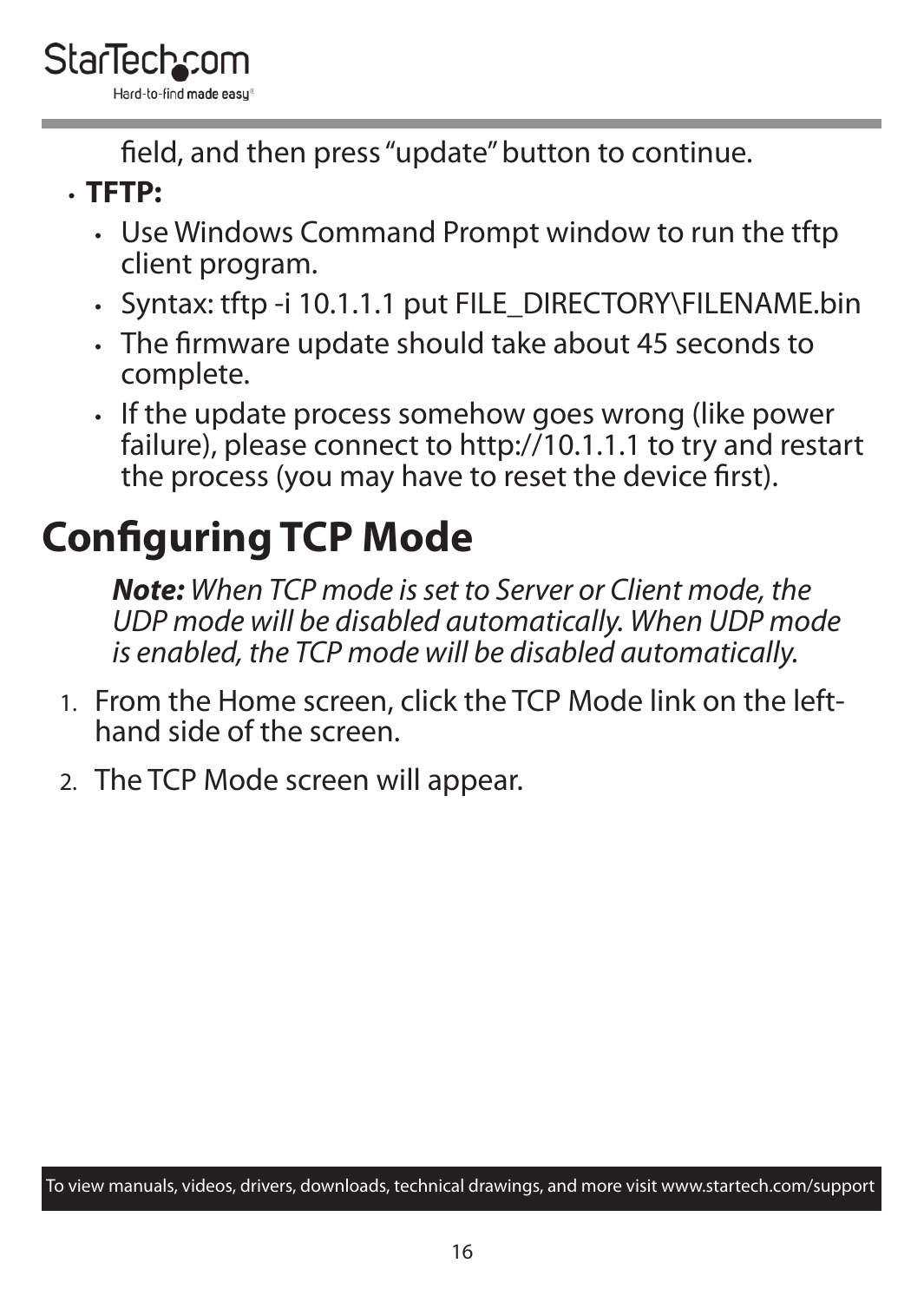# **StarTecho**

| <b>Item</b>                     | <b>Setting</b>                                               |  |  |
|---------------------------------|--------------------------------------------------------------|--|--|
| Telnet Server/Client            | © Server O Client O Disable                                  |  |  |
| Reverse Telnet                  | $\circ$ On $\circ$ Off                                       |  |  |
| CLI Mode                        | $\Box$ Enable                                                |  |  |
| Data Port Number                | 23                                                           |  |  |
| Control Protocol                | $\degree$ RFC2217 $\degree$ Port Number: $\frac{6000}{2000}$ |  |  |
| Remote Server IP Address        | 181<br>$\odot$ [P $210$<br>102<br>O Domain Name              |  |  |
| Client mode inactive<br>timeout | 120<br>minute (1~99,0=Disable)                               |  |  |
| Server mode protect<br>timeout  | 60<br>minute (1~98,0=Disable,99=Can't replace)               |  |  |
|                                 | Update                                                       |  |  |

*TCP Mode Screen*

- 3. The following settings can be configured:
	- **Telnet Server/Client**: Set the device to be a **Telnet Server**. In server mode, the Telnet port listens and waits for a host or other client to make a connection. In this case the Ethernet connected device is the client.
	- **Reverse Telnet:** Reverse Telnet works the same as Telnet Server mode. The Telnet port is listens for a connection after booting up. If you encounter errors when using some Telnet clients, such as the Microsoft interpretation of Telnet for Windows XP you can try the connection using Reverse Telnet mode.
	- **CLI Mode:** The Command Line Interface (CLI) allows user to configure and control NETRS2321P directly through the UART interface.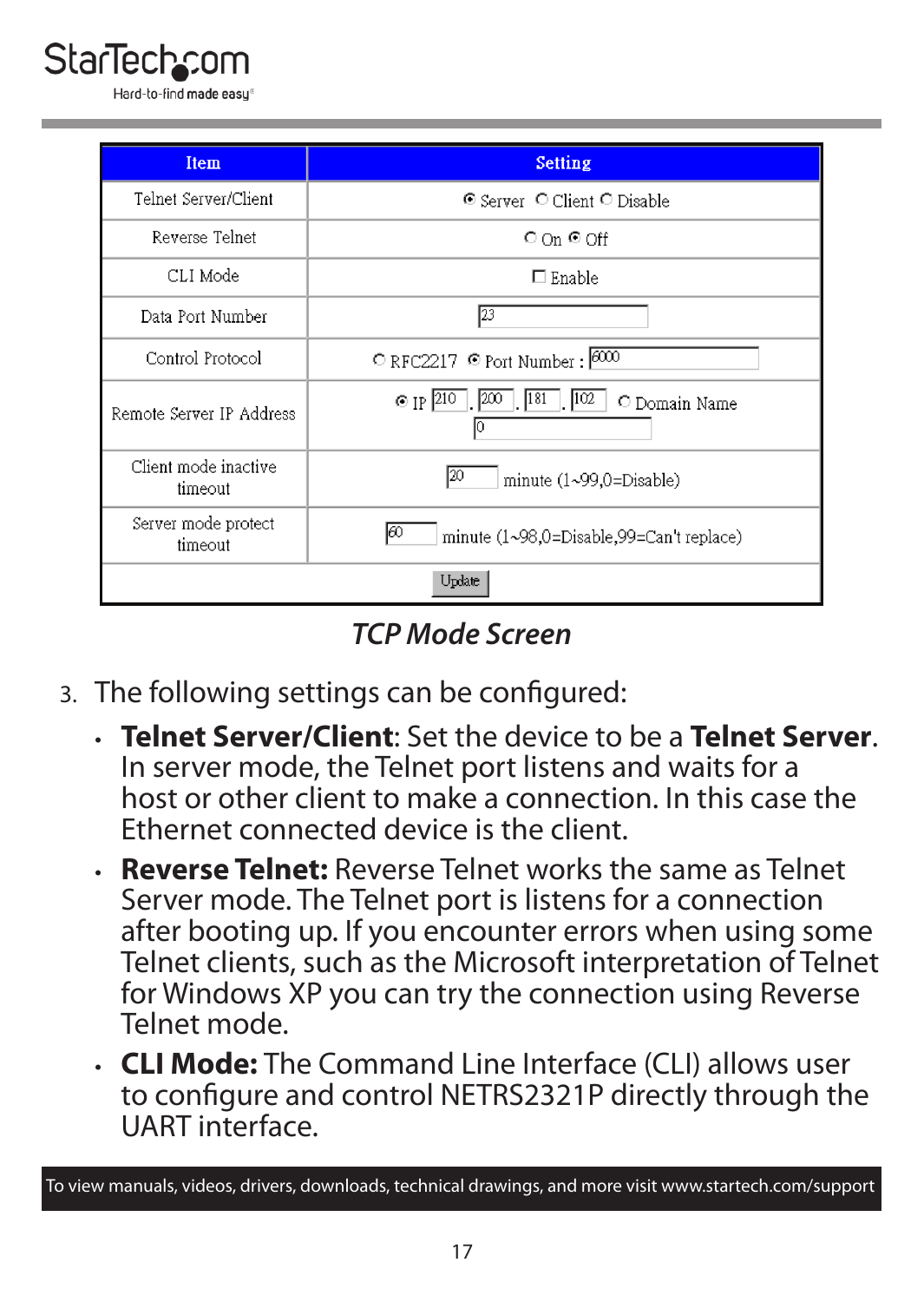<span id="page-18-0"></span>

*Note: CLI mode is only available when NETRS2321P is in TCP Server Mode.*

- **Port Number:** This assigns the TCP server port number that the server will listen on for connecting clients (Only for TCP Server Mode).
- **Remote Server IP Address:** When in Client mode, this device will automatically try to connect to the remote TCP server with this IP address.
- **Client Mode Inactive Timeout:** When in Client mode, this parameter sets the time that device will maintain a connection until timeout, if there is no data transfer over the connection. After disconnecting, the device will try to build a new connection again immediately.
- **Server Mode Protect Timeout:** When in Server mode, this parameter sets the time that device will maintain a connection until timeout, if there is no data transfer over the connection. Once disconnected, only a Client can initiate a new connection to the Server.
- 4. Once you have completed making changes, press the Update button to store the data.
- 5. Reset the device for the changes to take effect.

## **Configuring UDP Mode**

- 1. From the Home screen, click the UDP Mode link on the lefthand side of the screen.
- 2. The UDP Mode screen will appear.

To view manuals, videos, drivers, downloads, technical drawings, and more visit www.startech.com/support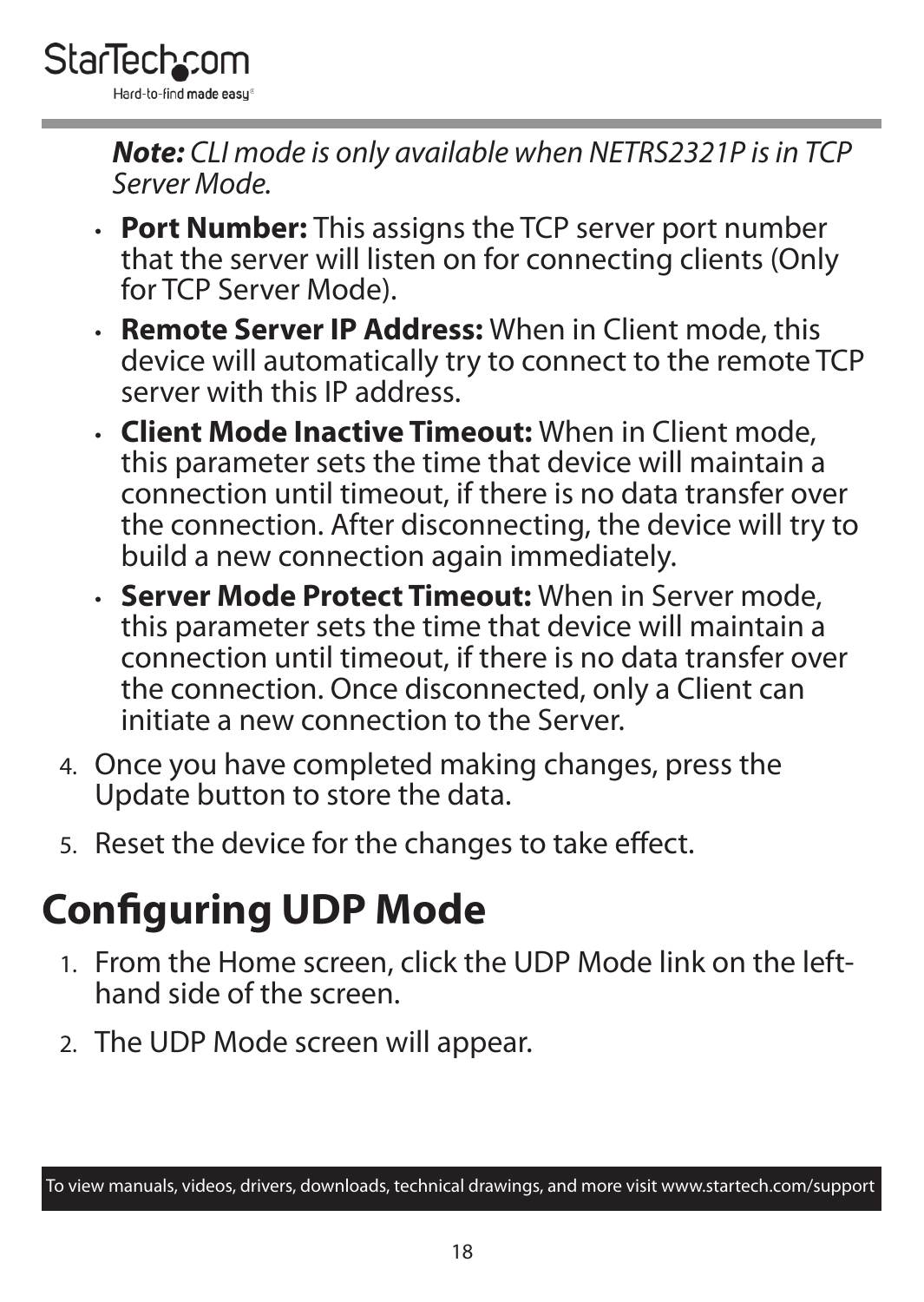



*UDP Mode Screen*

- 3. The following settings can be configured:
	- **Mode:**
		- **Disabled:** When UDP mode is enabled, TCP mode will be disabled automatically. In UDP mode, the Local Port will be assigned to this device. You can list the remote connection IP and Port for up to 10 remote devices.
		- **Listen:** When in UDP Listen mode, it can only receive remote UDP data.
		- **Normal:** When in UDP Normal mode, it can both receive and send UDP data to remote units.
	- **Local Port:** Assign the UDP port that this unit listens on.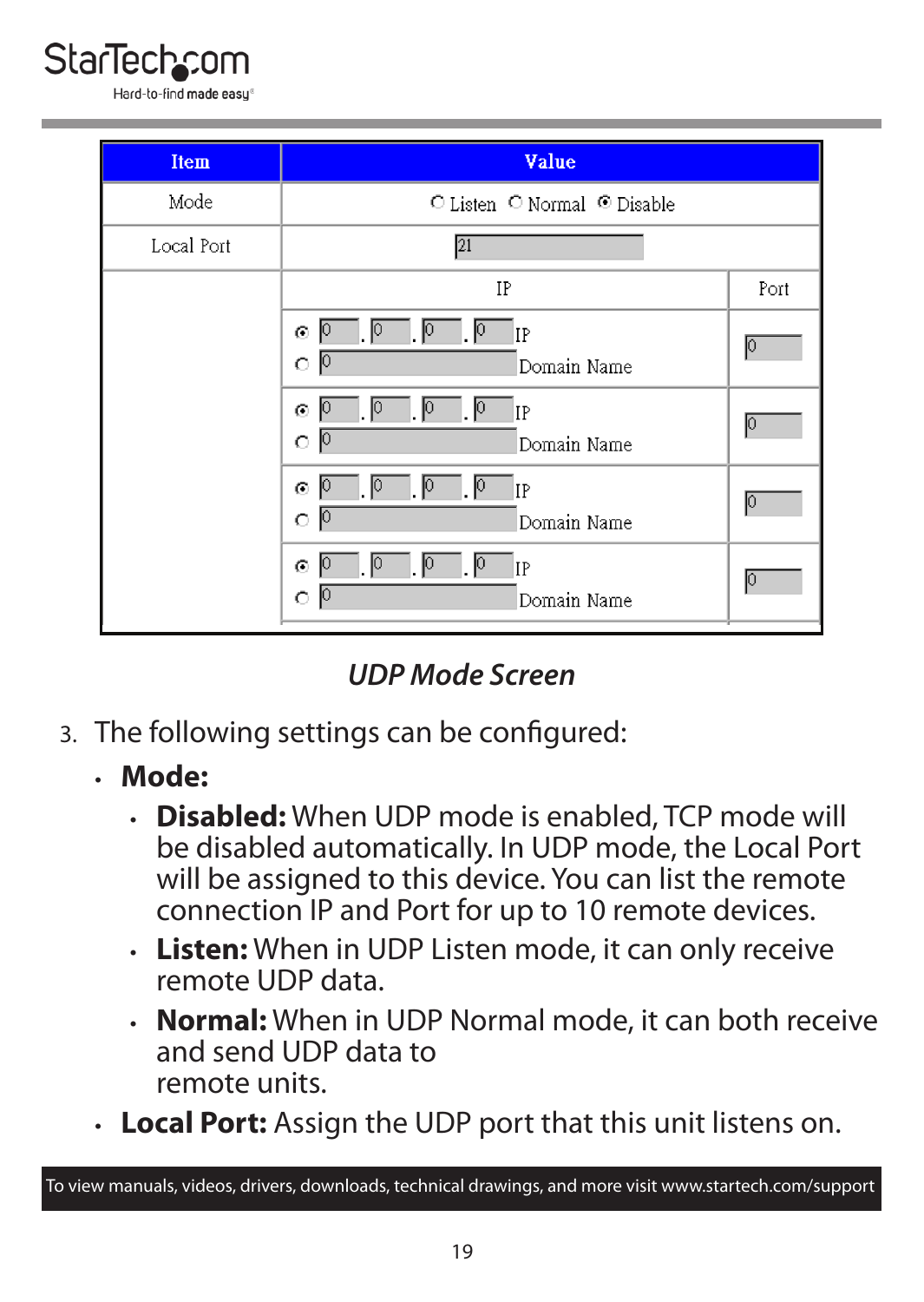- <span id="page-20-0"></span>• **Remote Address:** The remote address table allows users to set several remote site IP addresses and ports. When sending data, the device will send UDP data to the IP addresses in the table.
- 4. Once you have completed making changes, press the Update button to store the data.
- 5. Reset the device for the changes to take effect.

## **UART**

UART or Universal Asynchronous Receiver Transmitter refers to the RS-232 serial port of the device. All of the port settings can be modified from the UDP screen.

- 1. From the Home screen, click the UART link on the left-hand side of the screen.
- 2. The UART Mode screen will appear.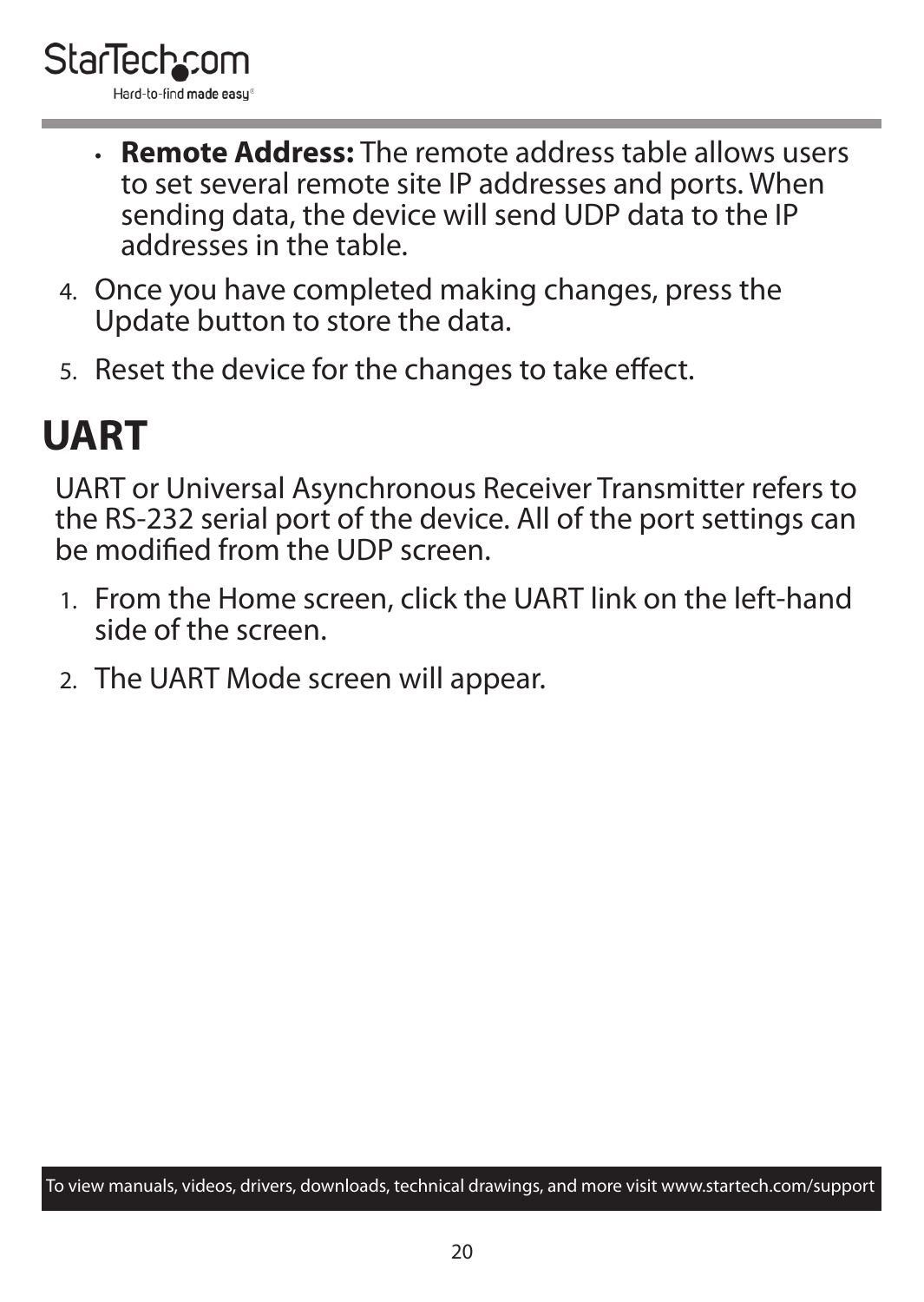| Item                       | <b>Setting</b>                                                              |
|----------------------------|-----------------------------------------------------------------------------|
| Baudrate                   | 57600                                                                       |
| Character Bits             |                                                                             |
| Parity Type                | none                                                                        |
| Stop Bit                   |                                                                             |
| Hardware Flow Control      | none                                                                        |
| Uart Memory Overflow count | 2821M,340K,319Byte                                                          |
| Uart FIFO Overflow count   | Otimes                                                                      |
|                            | $\Box$ Character 1: $\overline{^{00}}$ , $\Box$ Character 2: $\overline{F}$ |
| Delimiter                  | □ Silent time: $\boxed{5}$ (1~255)*200ms                                    |
|                            | $\Box$ Drop Character                                                       |

*UART Screen*

- 3. The following settings can be configured:
	- **Baud Rate:** Set the baud rate of UART interface. The NETRS2321P supports 110, 300, 1200, 2400, 4800, 9600, 19200, 38400, 57600, 115200 and 230400bps baud rates.
	- **Character Bits:** Set the number of data length of UART interface. The NETRS2321P supports character bits of 5, 6, 7, or 8 bits.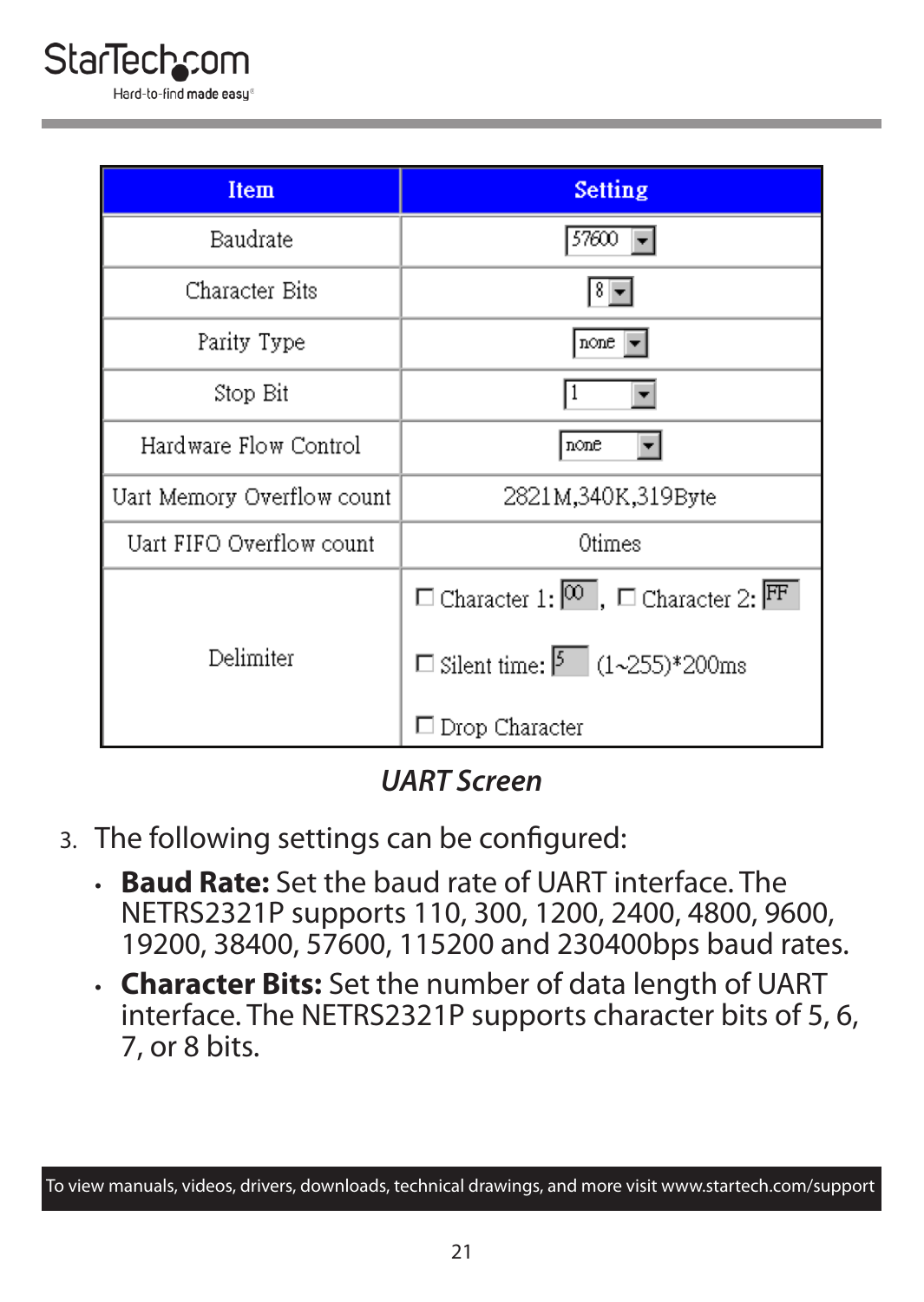

- **Parity Type:** Set the parity of UART interface. The NETRS2321P supports parity settings of Odd, Even, Space, Mark or none.
- **Stop Bit:** Set the stop bit length of UART interface. The NETRS2321P supports 1, 1.5 or 2 stop bits.
- **Hardware Flow Control:** Set the flow control mode of UART interface as enabled or as none.
- **UART Memory Overflow Count:** Shows the number of overflow bytes in network buffer.
- **UART FIFO Overflow Count:** Shows the number of overflows counted in the UART RX buffer.
- **Delimiter:** This sets the Character 1 and/or Character 2 to be used as the delimiter. When sending data from serial to TCP the data is first stored in the cache. When set, not until the value of character 1 or 2 is received from the serial side is the data released from the cache and sent to TCP.
	- **Silent time**: If there is no data sent or received for the number of milliseconds specified the connection is dropped.
	- **Drop Character:** drops the delimiter character of the serial port when sending to TCP, (the receiver doesn't display the character).
- 4. Once you have completed making changes, press the Update button to store the data.
- 5. Reset the device for the changes to take effect.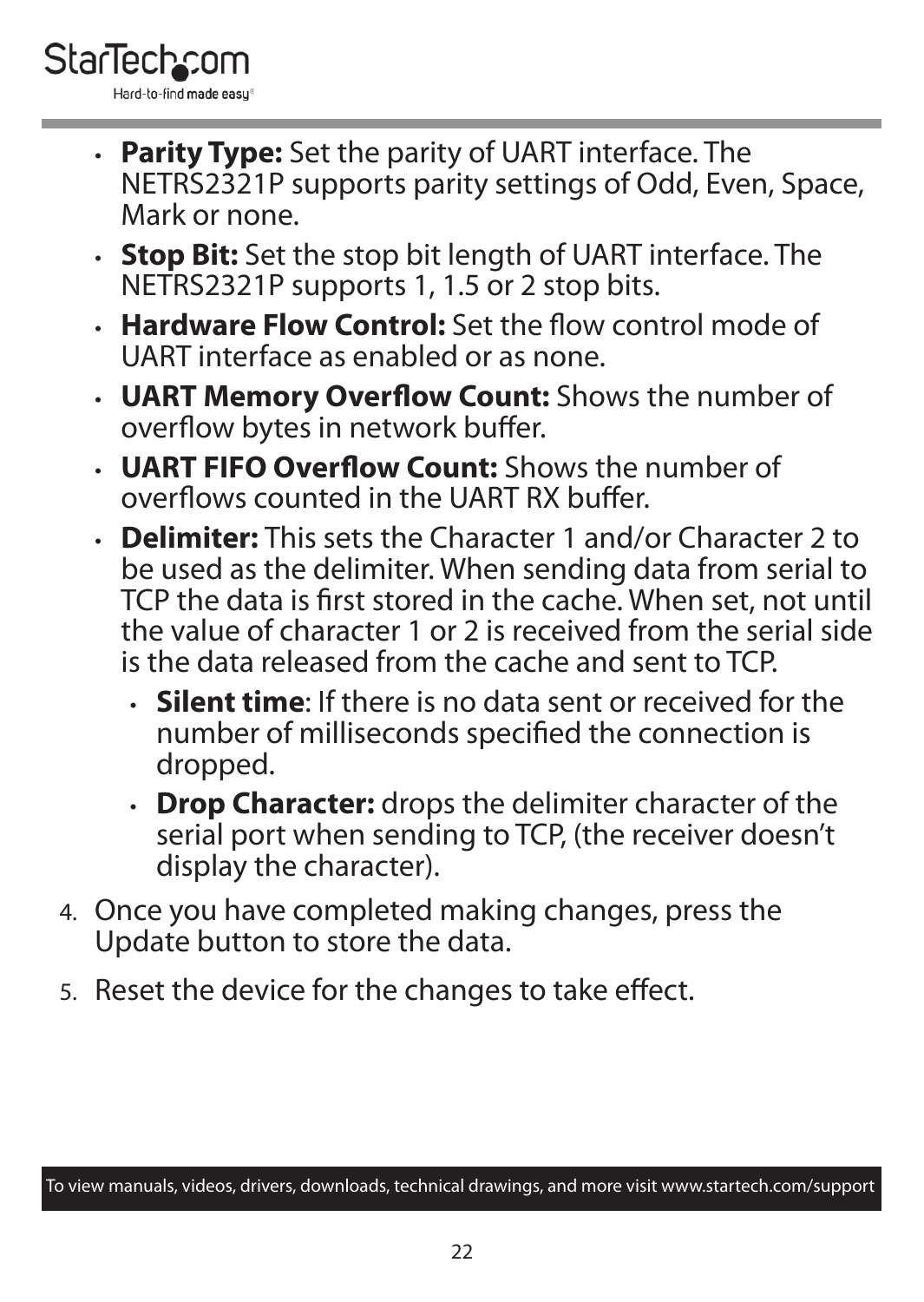<span id="page-23-0"></span>

## **Resetting the Device**

- 1. From the Home screen, click the Restart link on the left-hand side of the screen.
- 2. The UART Mode screen will appear.
- 3. Press the Reset button to rest the NETRS2321P.

## **Virtual COM Software Operation**

The Virtual Com application lets you install and configure your NETRS2321P easily over the network. Five function groups are provided to ease the installation process, allow COM mapping, and provide monitoring and IP location server functions.

### **Installing the Virtual COM Software**

- 1. Using a web browser, navigate to www.startech.com/ NETRS2321P.
- 2. On the Product page, click the Support tab located in the middle of the screen.
- 3. In the Drivers and Downloads section, click on the driver link that corresponds with the operating system running on the host computer.
- 4. When the download is complete, right-click the zip folder and select Extract All.
- 5. In the list of extracted files, right-click the vcomsetup.exe file and select Run as Administrator and follow the on-screen prompts to complete the installation.

To view manuals, videos, drivers, downloads, technical drawings, and more visit www.startech.com/support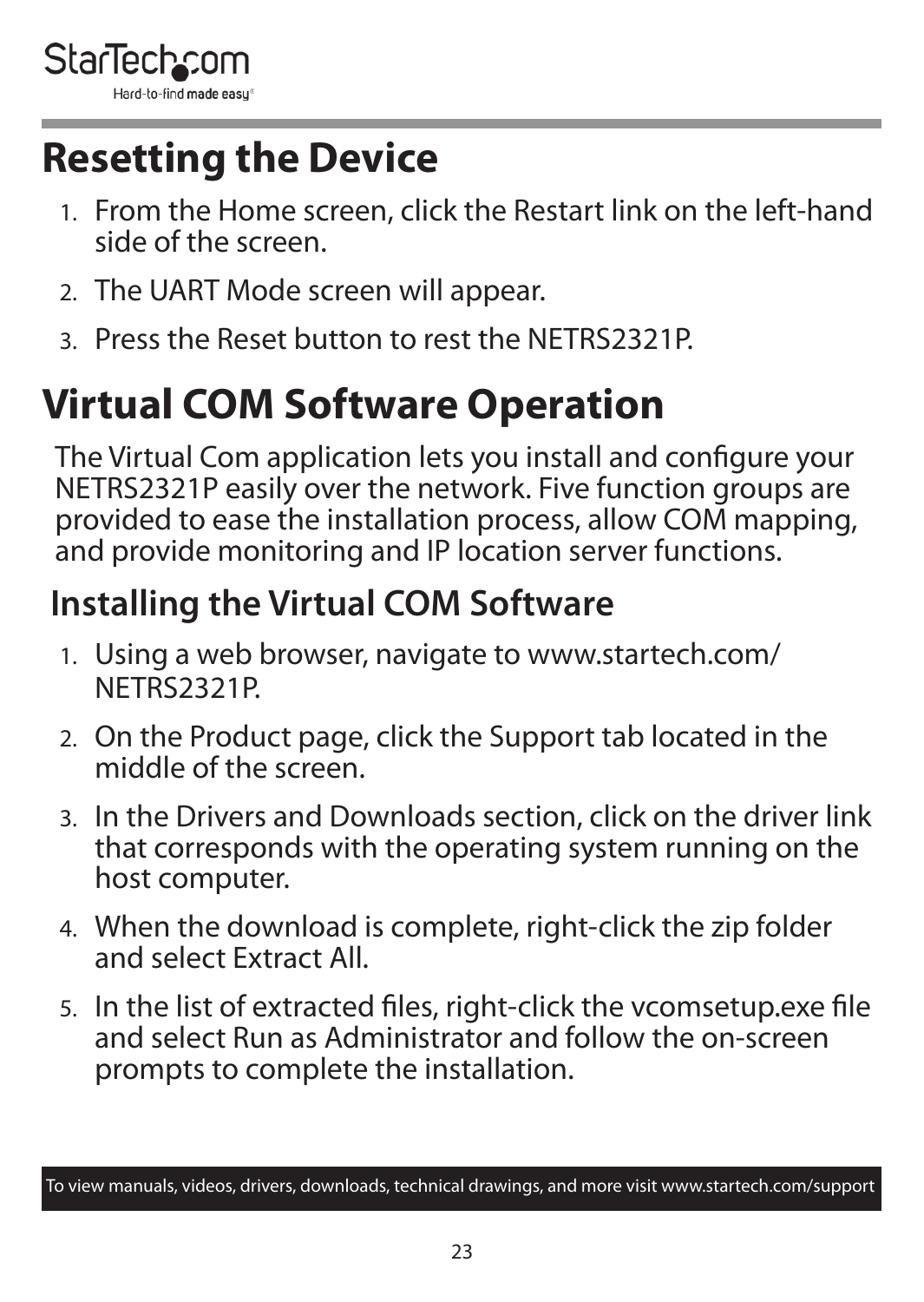- 6. When the VCOM software has been downloaded, navigate to the Start Menu or Desktop and select VCOM.
- 7. The Main screen will appear.

| Main                                                |                          |           |             |                       |
|-----------------------------------------------------|--------------------------|-----------|-------------|-----------------------|
| Search<br>Exit<br>Search<br>bvIP                    | Configure<br>Web         |           |             |                       |
| <b>Utilities</b>                                    | Device Info- 0 Device(s) |           |             |                       |
| ⊟ <mark>⊘ VCOM</mark><br>Device Info<br>COM Mapping | No                       | Device ID | Device Name | Project Na            |
| Message Log-Device Info   Message Log- VCOM Info    | ыI                       |           |             | $\blacktriangleright$ |

#### *Main Screen*

8. Select the Search button to locate all Devices that are connected to the same LAN as your computer. Since the Search function searches by MAC address and not IP address, all connected devices to the LAN will be located, regardless of whether or not they are part of the same subnet as the host.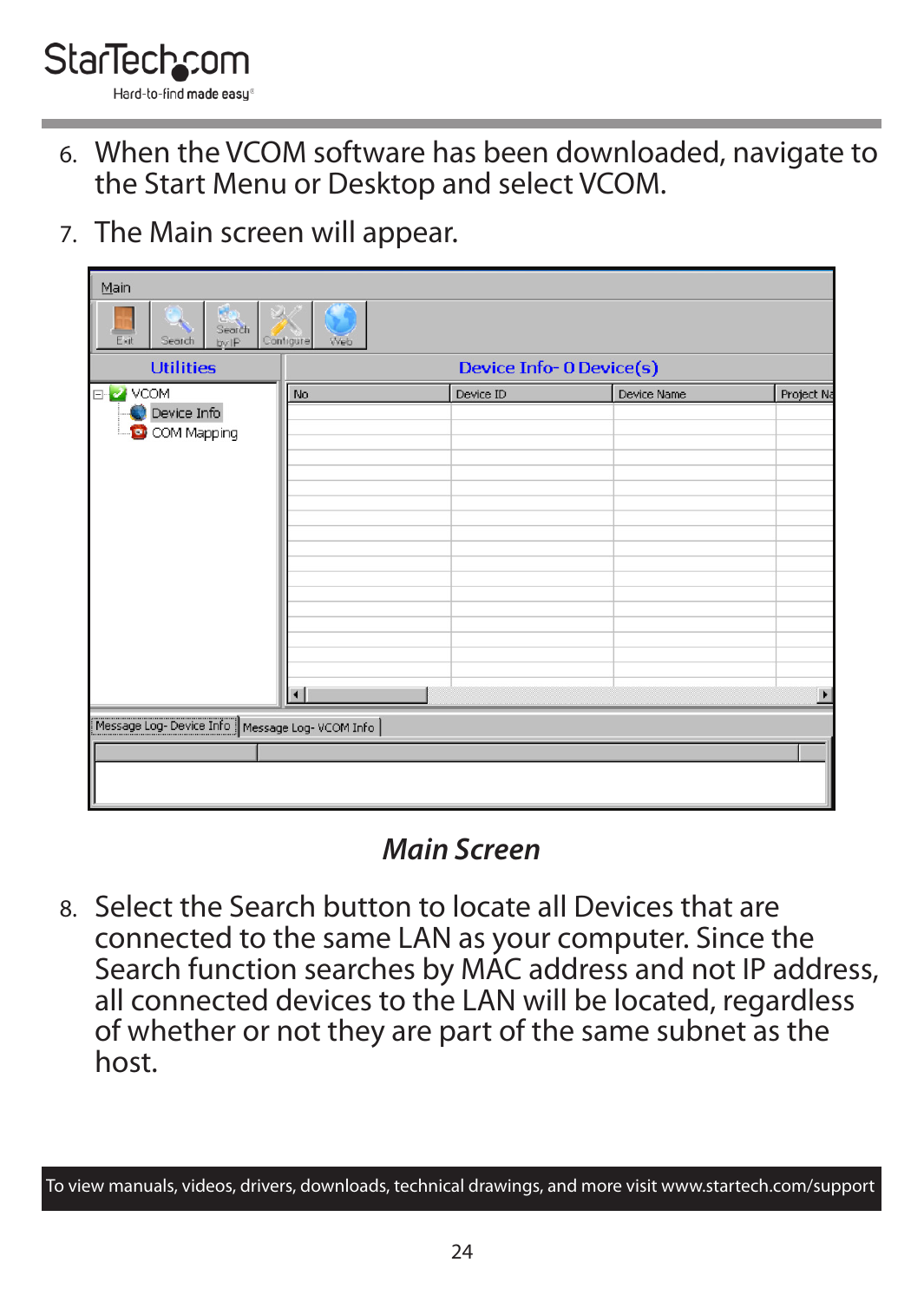<span id="page-25-0"></span>

### **Configuration the Virtual COM Software**

1. From the Main screen, select the device you would like to adiust and click the Configure button.

| <b>Utilities</b> |                                                 | Device Info-3 Device(s) |                          |                |                   |                   |  |  |
|------------------|-------------------------------------------------|-------------------------|--------------------------|----------------|-------------------|-------------------|--|--|
| E NOOM           | No.                                             | Device ID               | Device Name              | Protect Name   | MAC Address       | Search IP Address |  |  |
| Device Info      |                                                 | 0001                    | $\overline{\mathcal{M}}$ | <b>NetUART</b> | 00-02-48-00-00-02 | 10.1.1.250        |  |  |
| COMMapping       |                                                 | 0001                    | <b>NetLIART</b>          | NetLIART       | 00-02-AB-00-00-12 | 192.168.2.12      |  |  |
|                  |                                                 | 0001                    | NetLIART                 | NetUART        | 00-02-AB-00-00-03 | 10.1.1.249        |  |  |
|                  |                                                 |                         |                          |                |                   |                   |  |  |
|                  |                                                 |                         |                          |                |                   |                   |  |  |
|                  |                                                 |                         |                          |                |                   |                   |  |  |
|                  |                                                 |                         |                          |                |                   |                   |  |  |
|                  |                                                 |                         |                          |                |                   |                   |  |  |
|                  |                                                 |                         |                          |                |                   |                   |  |  |
|                  |                                                 |                         |                          |                |                   |                   |  |  |
|                  |                                                 |                         |                          |                |                   |                   |  |  |
|                  |                                                 |                         |                          |                |                   |                   |  |  |
|                  |                                                 |                         |                          |                |                   |                   |  |  |
|                  |                                                 |                         |                          |                |                   |                   |  |  |
|                  |                                                 |                         |                          |                |                   |                   |  |  |
|                  |                                                 |                         |                          |                |                   |                   |  |  |
|                  |                                                 |                         |                          |                |                   |                   |  |  |
|                  | la                                              |                         |                          |                |                   |                   |  |  |
|                  |                                                 |                         |                          |                |                   | ø                 |  |  |
|                  | Message Log-Device Info   Message Log-VCOM Info |                         |                          |                |                   |                   |  |  |
|                  |                                                 |                         |                          |                |                   |                   |  |  |
| 上午10:38:59       | 3 device(s) searched.                           |                         |                          |                |                   |                   |  |  |
| 上午 10:39:06      | 3 device(s) searched.                           |                         |                          |                |                   |                   |  |  |
|                  | 3 destrate) caserbari                           |                         |                          |                |                   |                   |  |  |

*Main Screen*

2. An Authorization screen will appear, you will be prompted to enter your User ID and Password (Default: **admin** / **admin**).

| <b>Setting</b> |       | Value  |  |  |
|----------------|-------|--------|--|--|
| Username       | admin | max:15 |  |  |
| Password       |       | max:15 |  |  |
| Confirm        |       |        |  |  |
| Update         |       |        |  |  |

Authorization Screen

3. Click the Update button.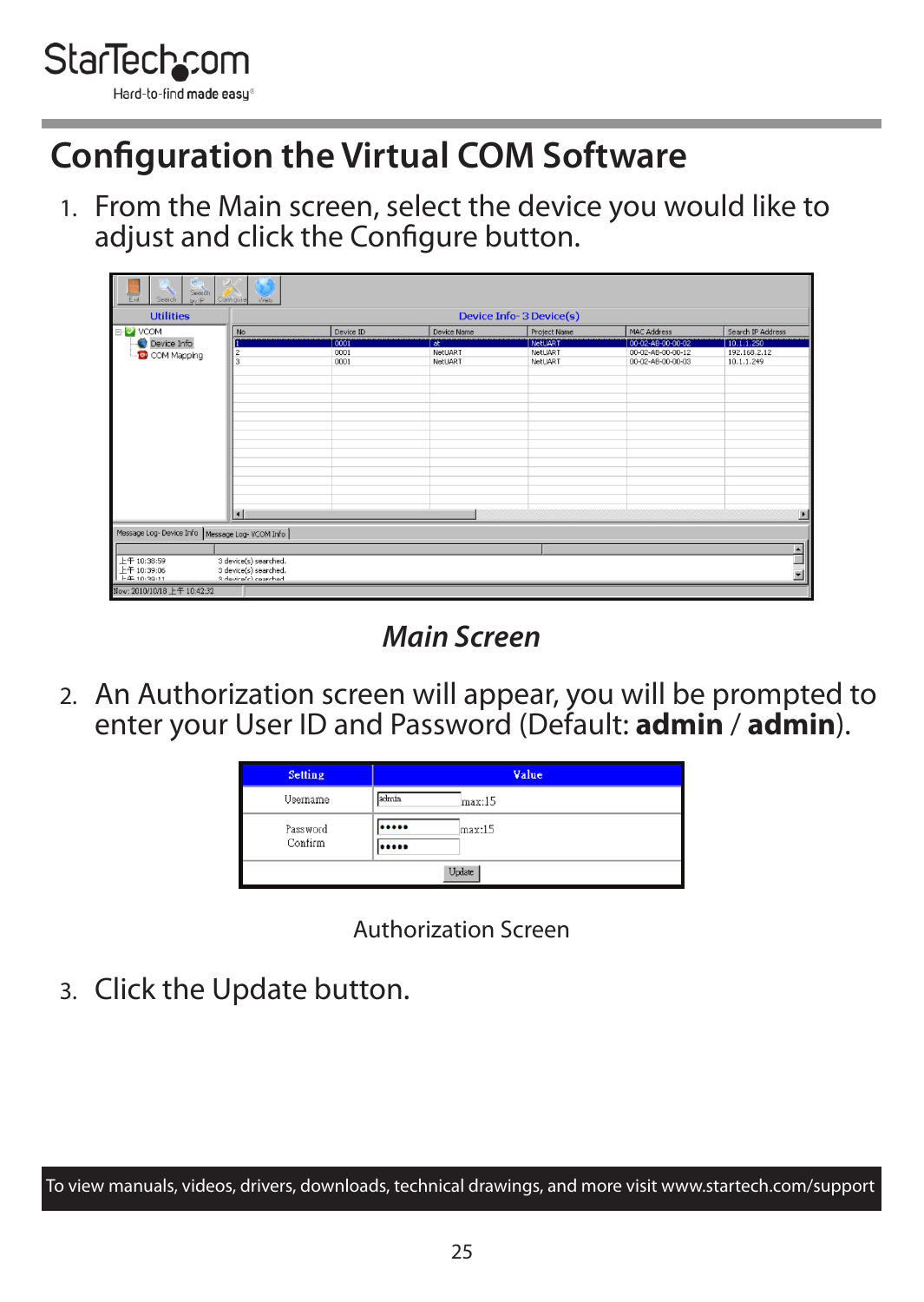

4. The Configure Dialog screen will appear.

| Configure Dialog |         |                     |
|------------------|---------|---------------------|
|                  | p       |                     |
| IP8              | 0.0.0.0 |                     |
| Port8            | p       |                     |
| IP9              | 0.0.0.0 |                     |
| Port9            | p       |                     |
| IP10             | 0.0.0.0 |                     |
| Port10           | p       |                     |
|                  |         | $\sim$ OK<br>Cancel |

#### *Configure Dialog Screen*

- 5. The port IP and Port number can be configured.
- 6. Select the OK button to save changes.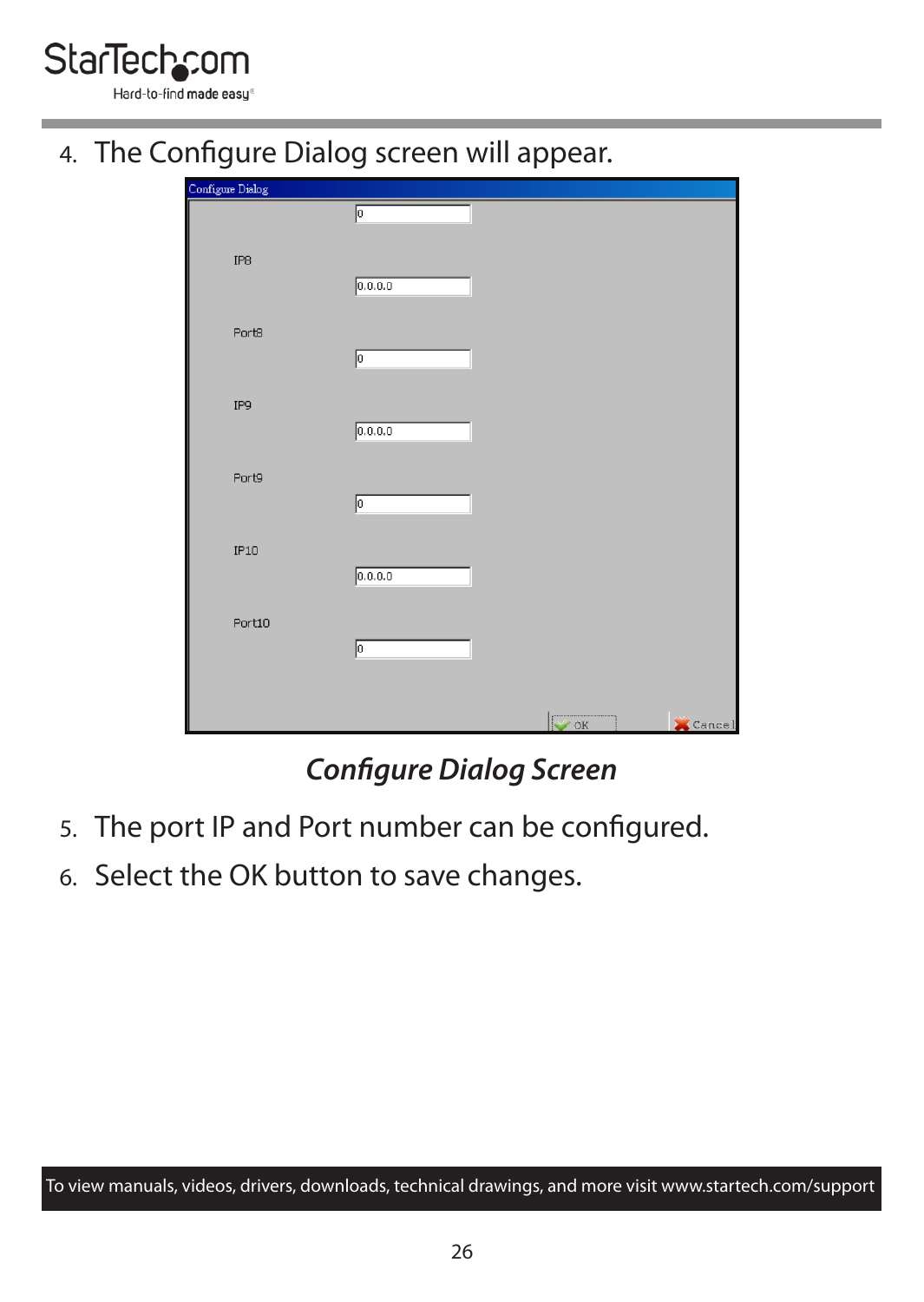<span id="page-27-0"></span>

### **Setting Up COM Mapping**

1. From the Main screen, select the Com Mapping link from the left-side of the screen.

| Seach<br>EHR<br>Search<br>$N_{\rm c}$ (D)                                                                                      | Contigued Vieb          |           |                             |                |                   |                   |  |
|--------------------------------------------------------------------------------------------------------------------------------|-------------------------|-----------|-----------------------------|----------------|-------------------|-------------------|--|
| <b>Utilities</b>                                                                                                               | Device Info-3 Device(s) |           |                             |                |                   |                   |  |
| E Z VCOM                                                                                                                       | N <sub>0</sub>          | Device ID | Device Name                 | Protect Name   | MAC Address       | Search IP Address |  |
| Device Info                                                                                                                    |                         | 0001      | $\overline{\boldsymbol{r}}$ | <b>NetUART</b> | 00-02-AB-00-00-02 | 10.1.1.250        |  |
| COM Mapping                                                                                                                    | Iź                      | 0001      | <b>NetLIART</b>             | NetLIART       | 00-02-AB-00-00-12 | 192.168.2.12      |  |
|                                                                                                                                | ٨                       | 0001      | NetLIART                    | NetLIART       | 00-02-AB-00-00-03 | 10.1.1.249        |  |
|                                                                                                                                |                         |           |                             |                |                   |                   |  |
|                                                                                                                                |                         |           |                             |                |                   |                   |  |
|                                                                                                                                |                         |           |                             |                |                   |                   |  |
|                                                                                                                                |                         |           |                             |                |                   |                   |  |
|                                                                                                                                |                         |           |                             |                |                   |                   |  |
|                                                                                                                                |                         |           |                             |                |                   |                   |  |
|                                                                                                                                |                         |           |                             |                |                   |                   |  |
|                                                                                                                                |                         |           |                             |                |                   |                   |  |
|                                                                                                                                |                         |           |                             |                |                   |                   |  |
|                                                                                                                                |                         |           |                             |                |                   |                   |  |
|                                                                                                                                |                         |           |                             |                |                   |                   |  |
|                                                                                                                                |                         |           |                             |                |                   |                   |  |
|                                                                                                                                |                         |           |                             |                |                   |                   |  |
|                                                                                                                                | lя<br>ъ                 |           |                             |                |                   |                   |  |
| Message Log-Device Info   Message Log-VCOM Info                                                                                |                         |           |                             |                |                   |                   |  |
|                                                                                                                                |                         |           |                             |                |                   |                   |  |
| $\begin{array}{ l }\n\hline\n\text{E4} & 10:30:59 \\ \hline\n\text{E4} & 10:39:06 \\ \hline\n\text{E4} & 10:39:0\n\end{array}$ | 3 device(s) searched.   |           |                             |                |                   |                   |  |
|                                                                                                                                | 3 device(s) searched.   |           |                             |                |                   |                   |  |
|                                                                                                                                | 3 destrate) cancelsed   |           |                             |                |                   |                   |  |
| Now: 2010/10/18 上午 10:42:32                                                                                                    |                         |           |                             |                |                   |                   |  |

*Main Screen*

2. The COM Mapping screen will appear.

| Main                                            |                                                                         |          |                        |               |            |
|-------------------------------------------------|-------------------------------------------------------------------------|----------|------------------------|---------------|------------|
| <b>Ext</b><br>4.11<br>Renow                     |                                                                         |          |                        |               |            |
| <b>Utilities</b>                                |                                                                         |          | COM Mapping - 0 COM(s) |               |            |
| EI- <mark>M VCOM</mark>                         | <b>No</b>                                                               | COM Port | <b>TCP/UDP</b>         | Sorver/Client | IP Address |
| C Device Info<br>D SEM Magning                  |                                                                         |          |                        |               |            |
|                                                 |                                                                         |          |                        |               |            |
|                                                 |                                                                         |          |                        |               |            |
|                                                 |                                                                         |          |                        |               |            |
|                                                 | lяı                                                                     |          |                        |               | F          |
| Message Log-Device Info   Message Log-VCCN Info |                                                                         |          |                        |               |            |
|                                                 |                                                                         |          |                        |               |            |
| 上午10:35:59<br>上午10:39.06                        | 3 device(s) searched.<br>3 device(s) searched.<br>h desire/s) searched. |          |                        |               | ×          |
| <b>Mountained FAS 108216</b>                    |                                                                         |          |                        |               |            |

#### COM Mapping Screen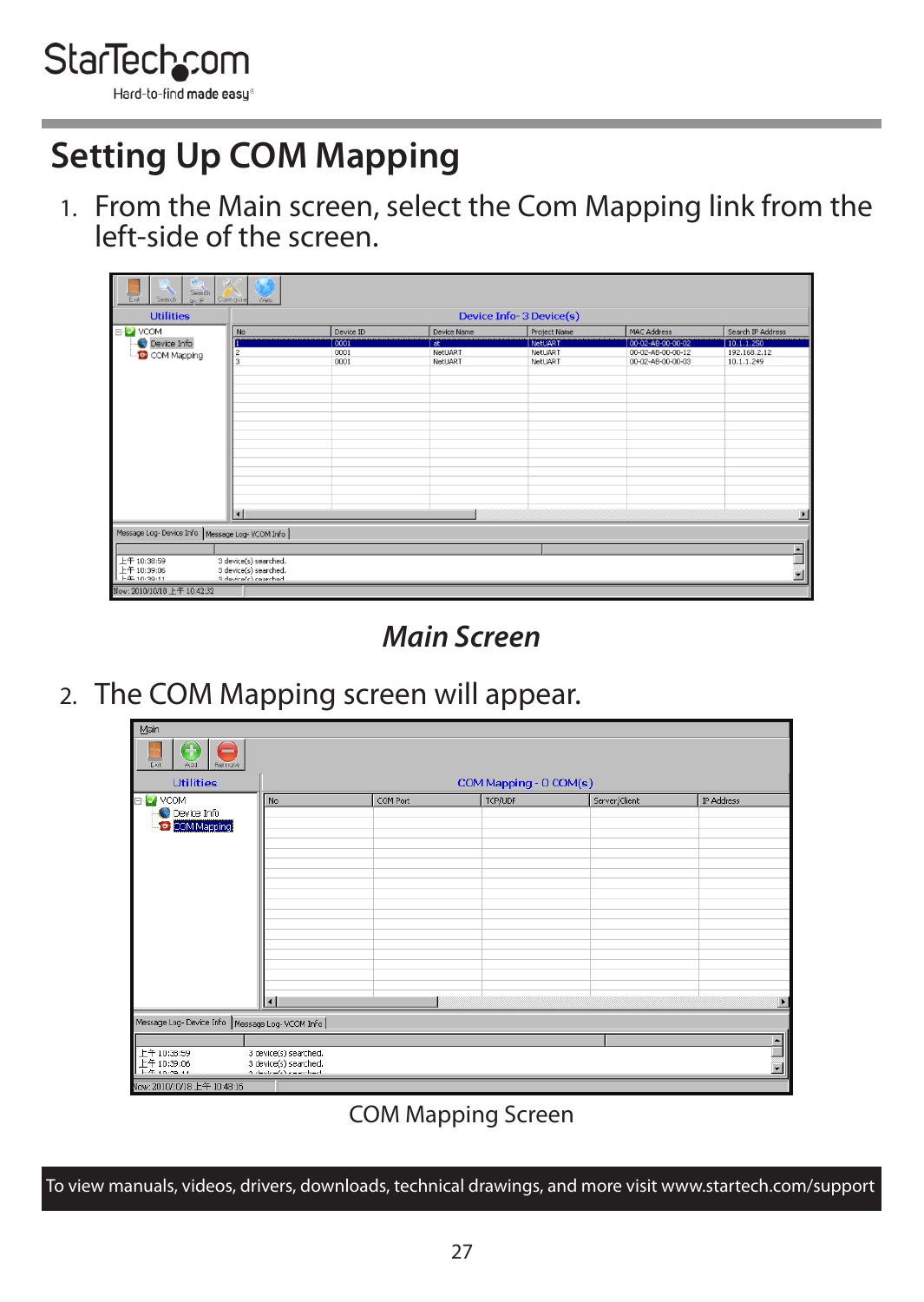

- 3. Click the Add button.
- 4. The Add VCON screen will appear.

|                          |                                                  |                                    | Rescan                     |
|--------------------------|--------------------------------------------------|------------------------------------|----------------------------|
| No                       | Device Name                                      | <b>MAC Address</b>                 | Search IP Address          |
| 1                        | at                                               | 00-02-AB-00-00-                    | 10.1.1.250<br>192.168.2.12 |
| $\overline{c}$           | NetUART<br>NetLIART                              | 00-02-AB-00-00-<br>00-02-AB-00-00- | 10.1.1.249                 |
|                          |                                                  |                                    | <b>IF</b>                  |
|                          | $C$ TCP                                          | $C$ UDP                            |                            |
| TCP/UDP<br>Server/Client | C. Server                                        | G Client                           |                            |
| <b>IP Address</b>        |                                                  | <b>Local Port</b>                  |                            |
|                          | COM 4<br>품<br><b>V</b> Enable Control Connection | <b>Remote Port</b>                 |                            |
| <b>COM</b>               |                                                  |                                    |                            |
| l1                       | second(s) for reconnection interval.             |                                    |                            |

*Add VCON Screen*

- 5. Fill out the following fields to add a VCON:
	- **TCP/UDP:** Choose a network protocol.
	- **Server/Client:** Choose either Server or Client.
	- **IP Address:** Enter the IP Address.
	- **Local Port:** Enter a local port number.
	- **COM:** Enter a Virtual COM port number.
	- **Remote Port:** Enter a remote port number.
- 6. Click OK to create the COM Mapping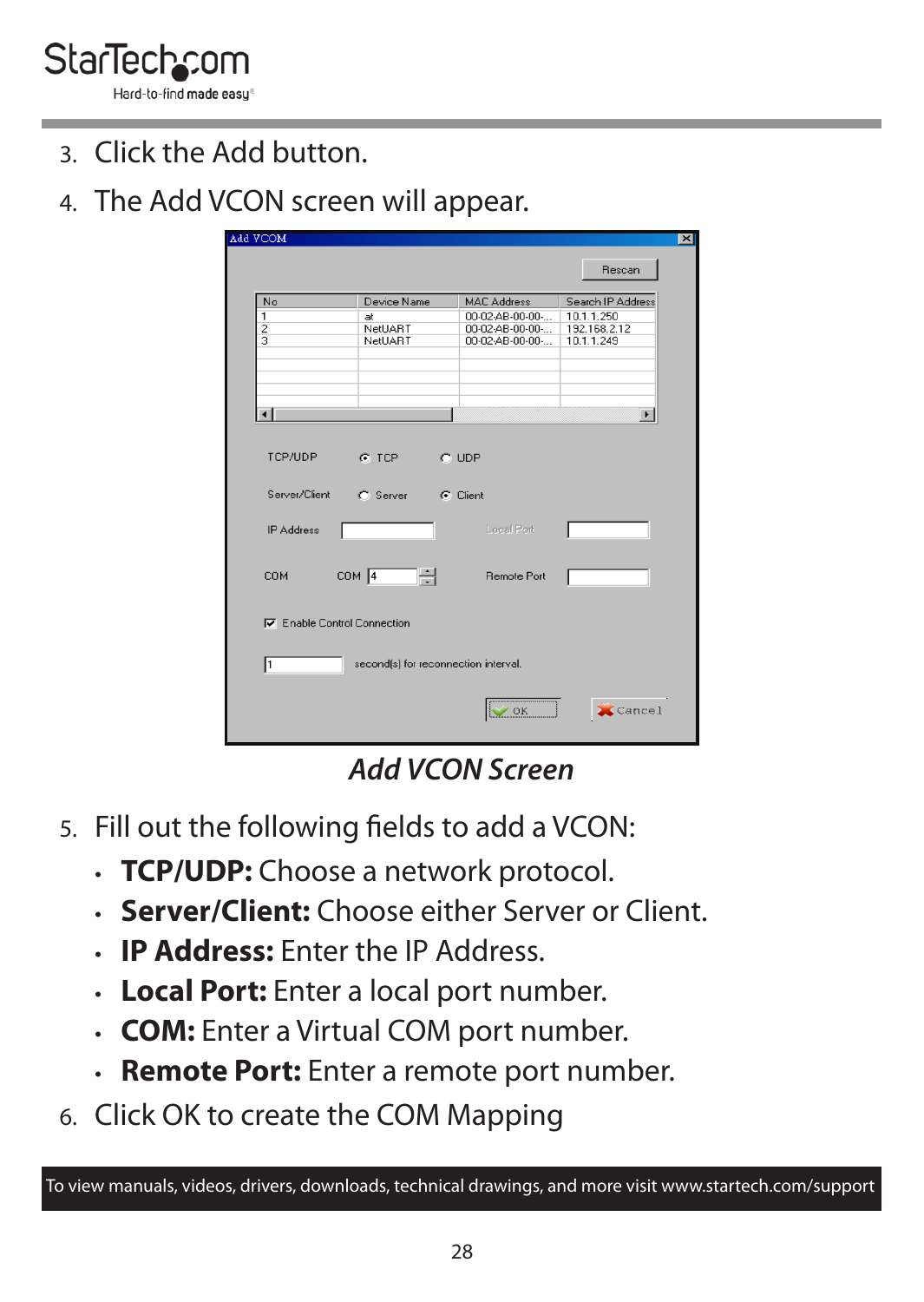<span id="page-29-0"></span>

## **TCP/UDP Settings**

Depending on the protocol you are using, the options below will enable/disable automatically as applicable.

#### **Server/Client (TCP Mode Only)**

- Set the device to be a **Telnet Server.** In server mode, the Telnet port listens and waits for a host or other client to make a connection. In this case the Ethernet connected device is the client.
- Set the device to be a **Telnet Client**. In the case the Ethernet connected device is the Telnet server or other NETRS2321P in server mode.

#### **IP Address**

- Depending on your selections above, there are one of three scenarios:
	- TCP Server Disabled
	- TCP Client Remote Server Address
	- UDP Remote Target Address

#### **Local Port**

• Assigns the local port for the device to listen on TCP Server – Assigns the TCP server port number that the server will listen on TCP Client – Disabled UDP – Assign the UDP port that this unit listens on.

#### **COM**

• Assign the desired virtual COM port number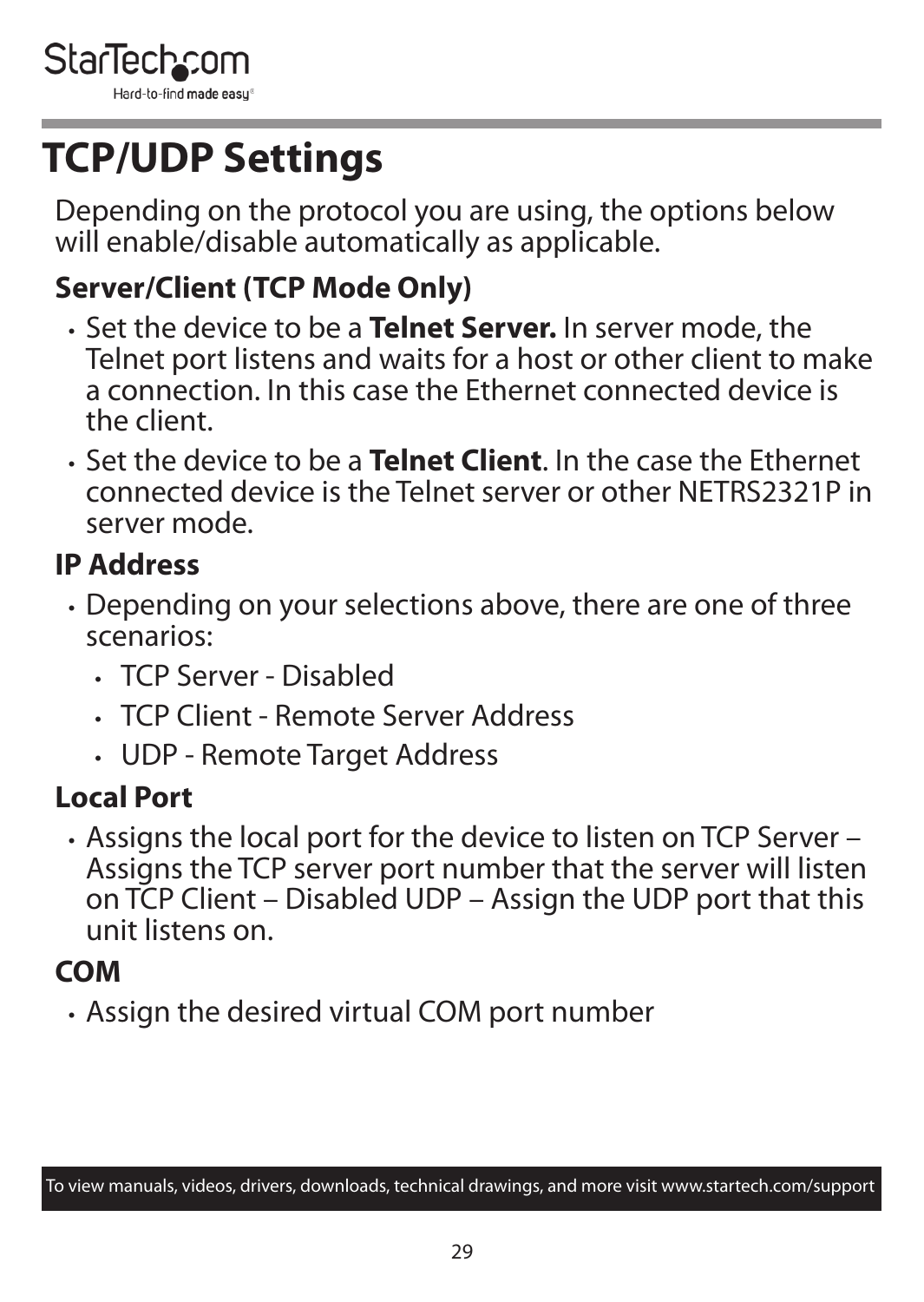#### **Remote Port**

- TCP Server Disabled
- TCP Client Assign the remote TCP port you wish to communicate on.
- UDP Assign the remote UDP port you wish to communicate on

### **Enable Control Connection (TCP Server or Client Only)**

• Enables/Disables control of the serial device on a remote network. Using the IP address and port number allows the user to gain control of the receiver from a remote location when this is enabled.

#### **Second(s) for Reconnection Interval**

• Dictates the duration that the software will automatically attempt to reconnect the COM port to the serial port on the serial device server, for the purpose of keeping the connection alive.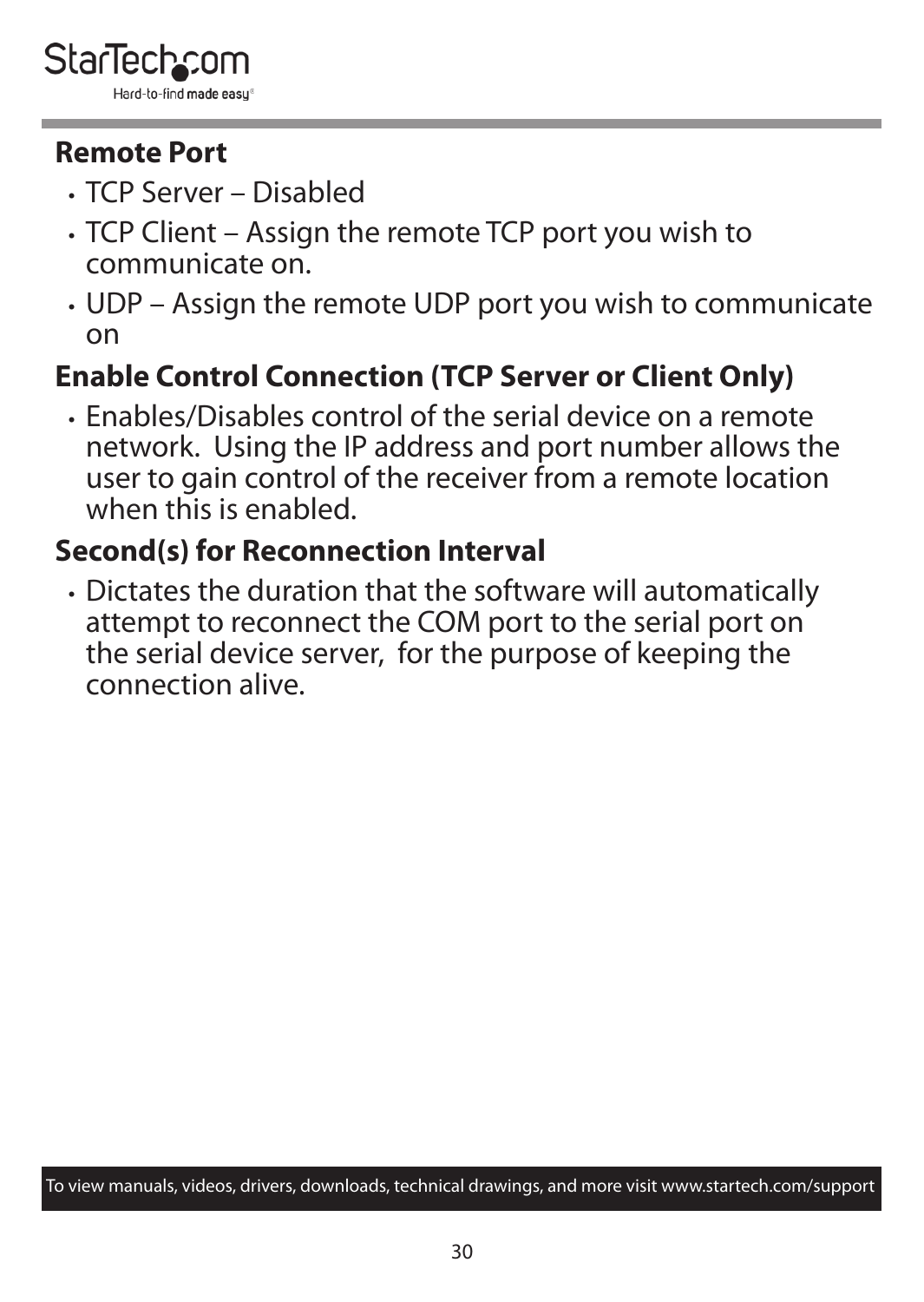<span id="page-31-0"></span>StarTechcom Hard-to-find made easy

## **LED Indicators**

| <b>LED Name</b> | <b>Status</b> | <b>Description</b>                                      |  |  |
|-----------------|---------------|---------------------------------------------------------|--|--|
|                 | On            | Power is on and the device is<br>ready.                 |  |  |
| <b>Ready</b>    | Off           | Power is off or the device is<br>not ready.             |  |  |
|                 | On            | UTP is link.                                            |  |  |
| Link/Act        | Blinking      | UTP Tx/Rx is activity.                                  |  |  |
|                 | Off           | UTP is not link.                                        |  |  |
|                 | Blinking      | RS-232 port is transmitting<br>or receiving data.       |  |  |
| Tx/Rx           | Off           | No data is transmitting or<br>receiving in RS-232 port. |  |  |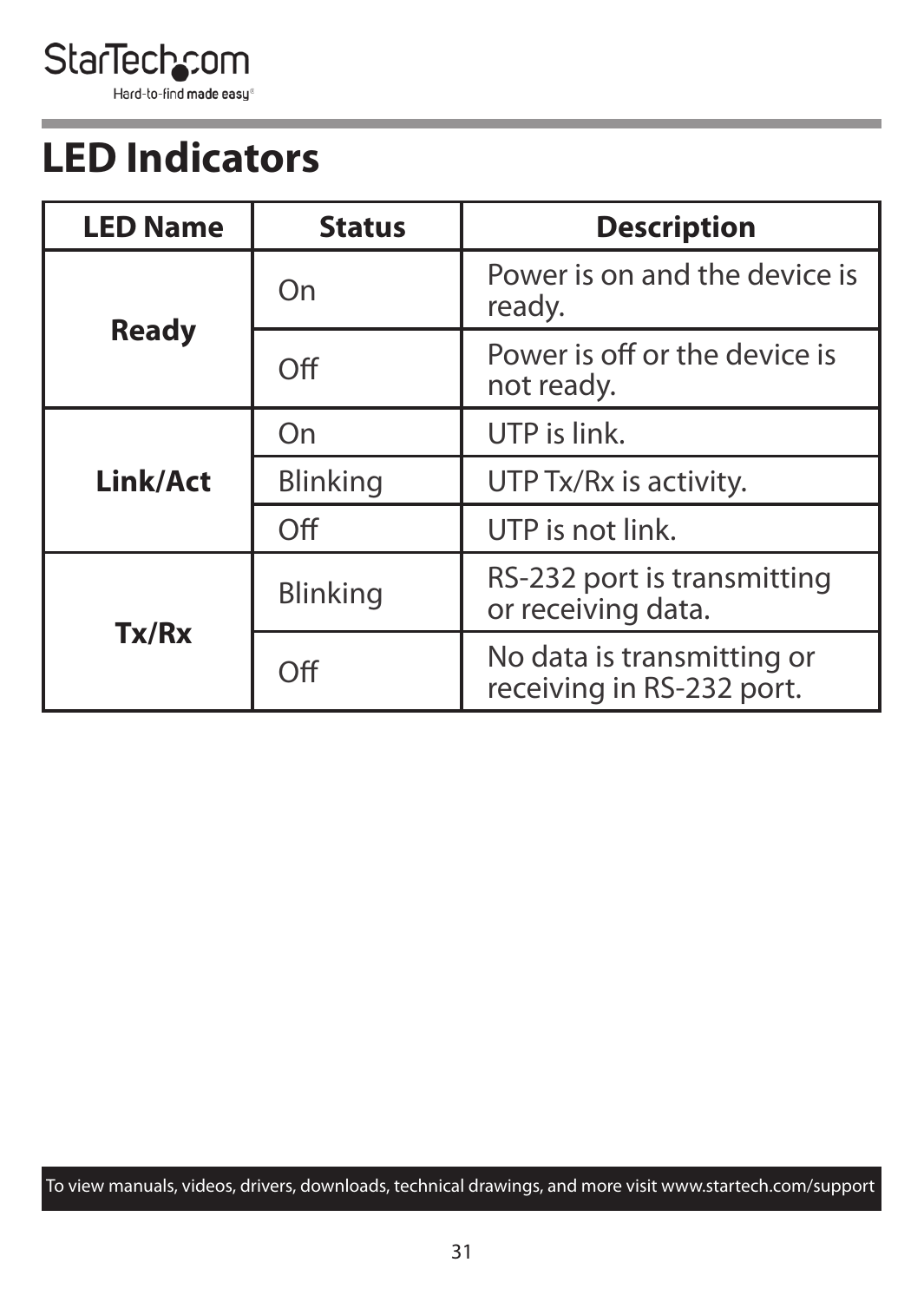

### **Warranty Information**

This product is backed by a two-year warranty.

For further information on product warranty terms and conditions, please refer to [www.startech.com/warranty](http://www.startech.com/warranty).

## **Limitation of Liability**

In no event shall the liability of StarTech.com Ltd. and StarTech.com USA LLP (or their officers, directors, employees or agents) for any damages (whether direct or indirect, special, punitive, incidental, consequential, or otherwise), loss of profits, loss of business, or any pecuniary loss, arising out of or related to the use of the product exceed the actual price paid for the product.

Some states do not allow the exclusion or limitation of incidental or consequential damages. If such laws apply, the limitations or exclusions contained in this statement may not apply to you.